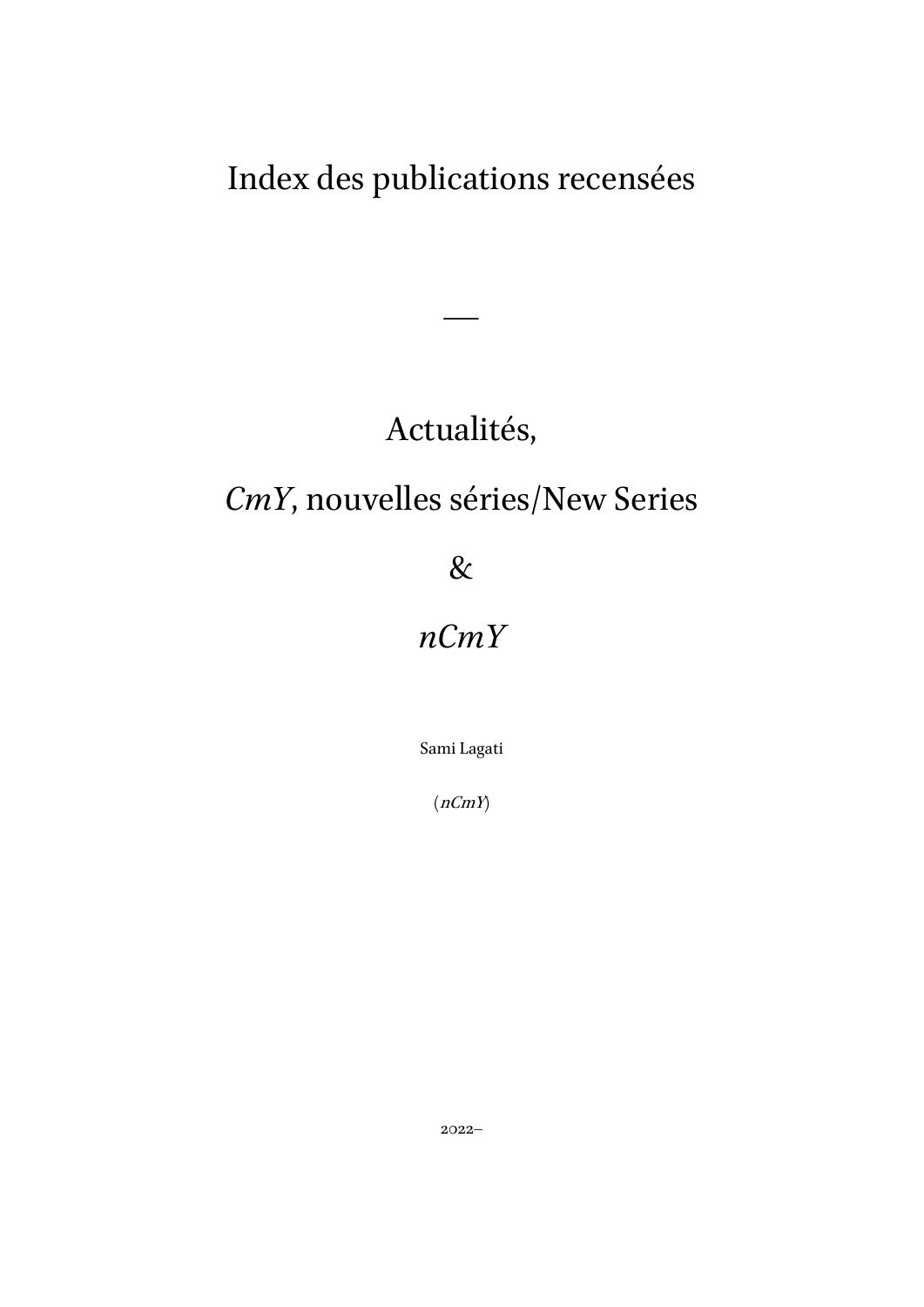

#### **Directrice de la Publication** Anne REGOURD

**Contact Secrétariat** Sami LAGATI secr.cmy@gmail.com

**Comité de rédaction** Tamon BABA (Ritsumeikan University, Japon), Adday HERNÁNDEZ LÓPEZ (Universidad Complutense de Madrid), Anne REGOURD

**Mise en page** Eugénie DE MARSAY [eugenie.demarsay@gmail.com](mailto:eugenie.demarsay@gmail.com)

**Webmaster** Peter J. NIX [webmaster@cdmy.org](mailto:webmaster@cdmy.org)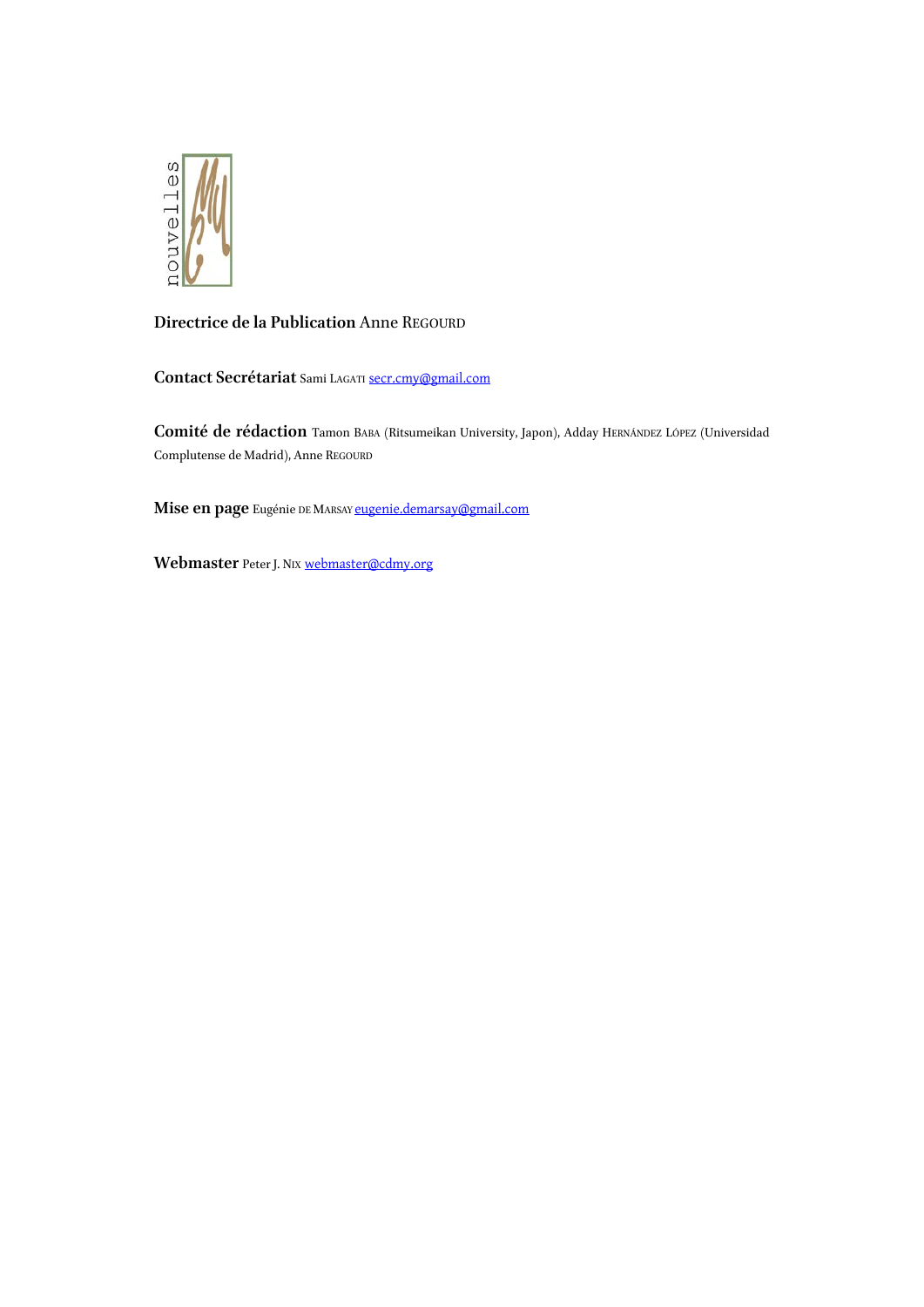#### *CmY*, nouvelles séries/New Series 0/19 (janvier 2015)

- 2013. *Nuzhat al-ẓurafāʾ wa-tuḥfat al-ḫulafāʾ li-al-Malik al-Afḍal al-ʿAbbās b. ʿAlī al-Rasūlī al-Ġassānī* (*778H*) *wa-maʿahu Naẓm al-sulūk fī al-duḫūl ilā ḥaḍrat al-mulūk li-almuʾallif, taḥqīq ʿAbd Allāh b. Yaḥyā al-Surayḥī*, Abu Dhabi, Dār al-kutub alwaṭaniyya, Hay'at Abū Zabī li-al-siyāḥa wa-al-taqāfa, « al-Maǧmaʿ al-taqāfī », 1434/2013 [al-ṭabʿa al-ūlā], 236 p.
- 2013, fin. *Al-tārīḫ al-ʿarabī* 65.
- 2014, 1 er semestre. *Rasāʾil wa-abḥāṯ fī ḥadīṯ iftirāq al-umma taʾlīf Aḥmad b. ʿAlī b. Muṭayr al-Ḥakamī (m. fī sanat 1068H), Muḥammad b. ʿAlī al-Šawkānī (m. fī sanat 1250H), Ṣālīḥ b. Mahdī al-Muqbilī (m. fī sanat 1108H), Muḥammad b. Ismāʿīl al-Amīr al-Ṣanʿānī (m. 1182H), taḥqīq ʿAbd Allāh b. Yaḥyā al-Surayḥī*, Sanaa, al-Ǧīl al-ǧadīd nāširūn, 1435/2014 [al-ṭabʿa al-ūlā], 146 p.
- 2014, 1 er semestre. *Adab al-ṭalab wa-muntahā al-arab li-Muḥammad b. ʿAlī al-Šawkānī almutawaffā fī sanat 1250H, taḥqīq ʿAbd Allāh b. Yaḥyā al-Surayḥī*, Sanaa, al-Ǧīl alǧadīd nāširūn, 1435/2014 [al-ṭabʿa al-ūlā], 309 p.
- 2014, 2<sup>e</sup> semestre. Reza Rezazadeh Langroudi, « The Qarmatī Movement of 'Alī b. al-Faḍl in Yemen (268-303/881-915) », *Studia Islamica* CIX, p. 191-207.
- 2014. Valeria Piacentini Fiorani, *Beyond Ibn Hawqal's Bahr al-Fārs: 10th-13th centuries AD: Sindh and the Kīj-u-Makrān Region, hinge of an international network of religious, political, institutional and economic affairs*, Oxford, Archaeopress, coll. « Studies in the Archaeology and History of Baluchistan », 2, xii + 196 p. ISBN : 978-1-4073-1292- 7.
- 2014/1435. ʿAbdallāh b. Bassām al-Busaymī, « Al-Šayḫ Ibrāhīm b. Yūsuf al-Naǧdī min fuqahāʾ al-ḥanābila fī Dimašq (t. 1206h/1792m) : ḥayātuhu wa-mansūḫātuhu », *Al-Dārah* 40/2, n° 161, p. 11-84.
- 2014/1435. Arabie Saoudite. ʿAbdallāh b. Nāṣir Al-Sadḥān, *Al-awqāf ʿalā al-Ḥaramayn alšarīfayn ḫāriǧat al-Mamlaka al-ʿArabiyya al-Saʿūdiyya*, Riyad, Dārat al-Malik ʿAbd al-ʿAzīz.
- 2014/1435. Arabie Saoudite. *Radd Muḥammad b. Rabīʿa ʿalā Aḥmad b. Manqūr fī masʾalat al-ḥukm ʿalā al-muddaʿī ʿalayhi ġiyābiyyan sanat 1116h/1704m*, éd. et commenté par Ayman b. ʿAbd al-Rahmān al-Hunayhan, Riyad, Dārat al-Malik ʿAbd al-ʿAzīz.
- 2014, février. Beyrouth. Mise en ligne de Christian Müller, Murielle Roiland-Rouabah (dir.), *Les non-dits du nom. Onomastique et documents en terre d'islam. Mélanges*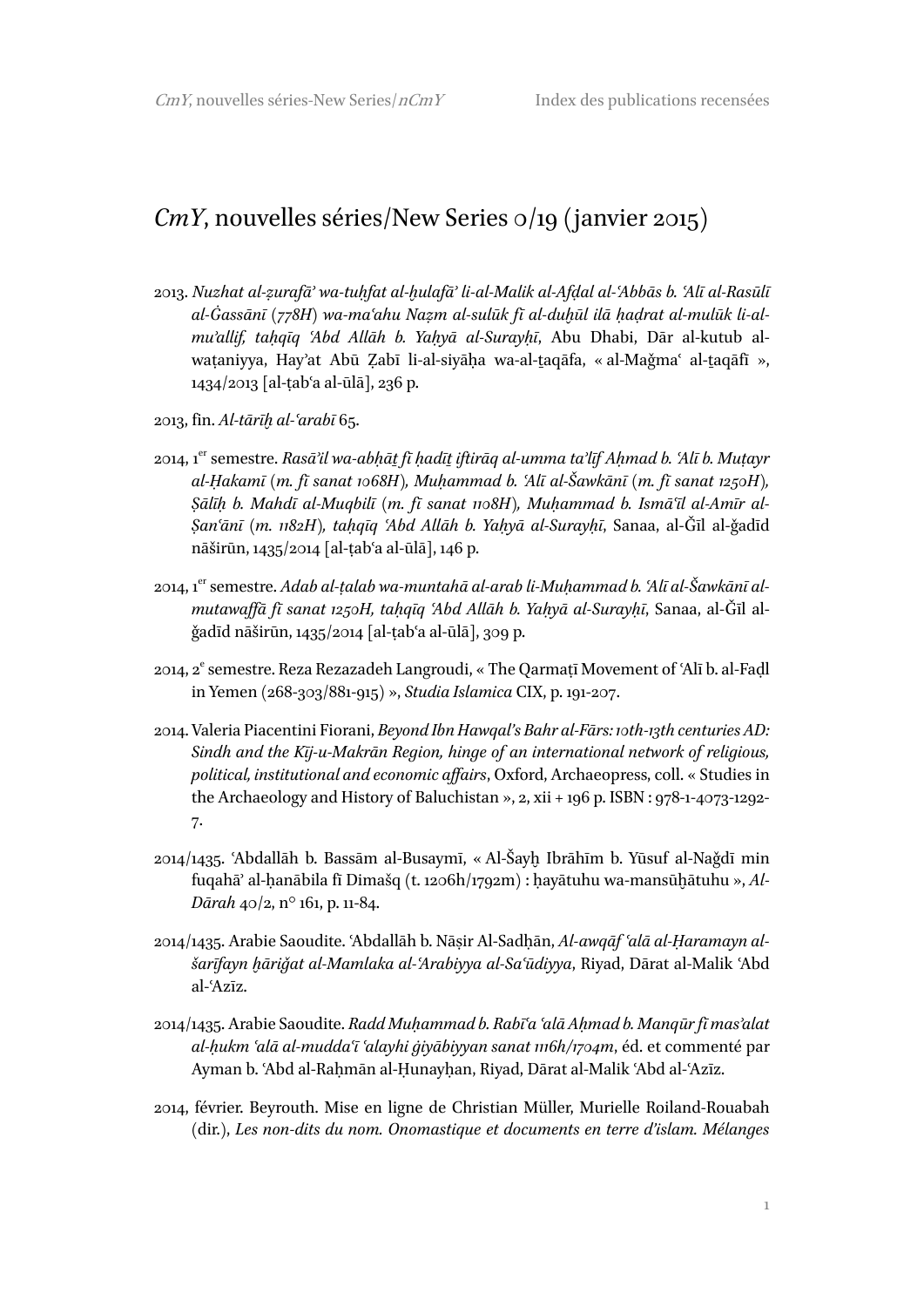*offerts à Jacqueline Sublet*, Beyrouth, Presses de l'Institut français du Proche-Orient, 2013.

- 2014, mars. ʿIsām Aḥmad ʿĪsawī, « Ḫidamāt al-waṯāʾiq fī al-maktabāt al-ʿāmma alsaʿūdiyya : ruʾya mustaqbaliyya », *Cybrarians Journal* 34. ISSN : 1687-2215.
- 2014, mai. Éric Vallet, « L'âge d'or du ḥajj yéménite », *Qantara. Magazine des cultures arabe et méditerranéenne* 91, p. 43-46.
- 2014, juin. Meis Al-Kaisi, « A Survey of Zaydī Fiqh and Tafsīr Manuscripts at Bernard Quaritch Ltd. », *Manuscripta Orientalia* 20, p. 34-39.
- 2014, juin. Abdulla M. El Reyes, « To Learn from Past Experiences: Collecting the UAE National Archives », *Liwa* 6/11, p. 3-16.
- En préparation. Paris, École nationale des Chartes. Mohammed Tawaf. Thèse de doctorat « L'évolution de la politique d'archivage au Yémen, des origines (années 1960) jusqu'aux évolutions technologiques actuelles ».
- 2014, juillet. *Proceedings of the Seminar for Arabian Studies* 44. ISBN : 978-1-905739-80-6.
- 2014, juillet. Eva-Maria Lika, "*Iṯbāt nubuwwat al-nabī* de l'imam zaydite al-Muʾayyad bi-Allāh", thèse de doctorat, Berlin.
- 2014, août. Anne K. Bang, *Islamic Sufi Networks in the Western Indian Ocean (c.1880– 1940): Ripples of Reform*, coll. « Islam in Africa », 16, Leyde, E. J. Brill, xiv + 227 p. ISBN : 9789004251342.
- 2014, août. *Bibliotheca Orientalis* 71/3-4, commémorant le 75<sup>e</sup> anniversaire du Netherlands Institute for the Near East (NINE).
- 2014, octobre. Petra M. Sijpesteijn, « An Early Umayyad Papyrus Invitation for the Hajj », *Journal of Near Eastern Studies* 73/2, p. 179-190.
- 2014, novembre. « Manuscrits en transit : le cas du Yémen/Manuscripts in transit. The case of the Yemen », *Journal of Islamic Manuscripts* 5/2-*3*, iv + 396 p. + 2cartes. ISSN : 1878-4631.
- 2014, novembre. « Premiers voyages et diplomatie », *Pount* 8, numéro thématique.
- 2014, décembre. John E. Peterson's « The Arabian Peninsula in Modern Times: a Historiographical Survey of Recent Publications », *Journal of Arabian Studies* 4/2, p. 244- 274.
- 2014, décembre. *Two Arabic Travel Books: Accounts of China and India by Abū Zayd al-Sīrāfī, Edited and translated by Tim Mackintosh-Smith; Mission to the Volga by Ibn Faḍlān*, ed. and transl. by James E. Montgomery, New York, New York University Press, « Library of Arabic Literature », 320 p. ISBN : 9781479803507.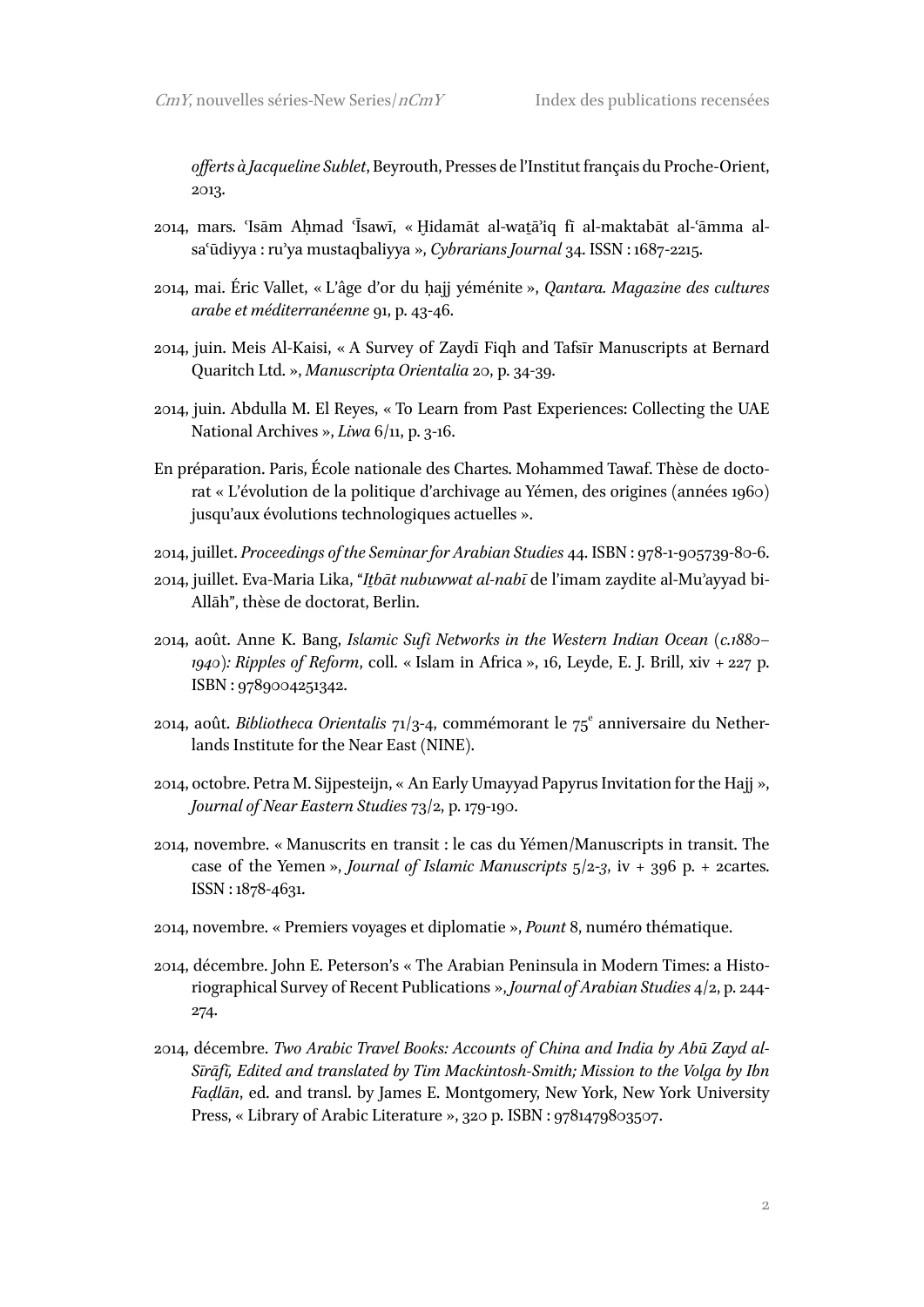- 2014/1436, décembre. ʿUṯmān b. ʿAbd Allāh b. ʿUṯmān b. Bišr al-Naǧdī (1210-1290/1795- 1872), *Al-išāra ilā maʿrifat al-sabʿa al-sayyāra*, éd. Muḥammad b. Saʿd al-Muqarrī, Riyadh, Dārat al-Malik ʿAbd al-ʿAzīz.
- 2014, décembre. Elena Maestri, « The Historical Region of al-Bahrayn and the Italian City-States at the turn of the 15th Century AD: Interactions Beyond Trade », *Liwa* 6/12, p. 3-23.
- 2014, décembre. Marie Efthymiou, *L'art du livre en Asie centrale de la fin du XVI<sup>e</sup> siècle au début du XX<sup>e</sup> siècle. Étude des manuscrits coraniques de l'Institut d'Orientalisme Abū Rayḥān Bīrūnī*, Leyde, E. J. Brill, coll. « Islamic Manuscripts and Books », 5, xxii + 250 p. ISBN : 9789004278943.

### *CmY*, nouvelles séries/New Series 1/20 (juillet 2015)

- 2014. Ḥamad b. Muḥammad al-Ḍawyānī & Wafīq Kīlīnī (éd.), *Al-ḥaḍāra wa-al-ṯaqāfa alislāmiyya wa-al-dawr al-ʿumānī fī al-nawāḥī al-tārīḫiyya wa-al-siyāsiyya wa-aliqtiṣādiyya wa-al-iǧtimāʿiyya fī duwal šarq Ifriqiyā, Al-ǧuzʾ al-awwal*, Mascate, Hay'at al-watā'iq wa-al-maḥfūzāt al-waṭaniyya, coll. « Silsilat al-buḥūt wa-aldirāsāt fī al-watā'iq al-wataniyya wa-al-duwaliyya », 4.
- 2014, juillet. Nico J. G. Kaptein, *Islam, Colonialism and the Modern Age in the Netherlands East Indies: A Biography of Sayyid ʿUthman (1822–1914)*, Leyde/Boston, E. J. Brill, coll. « Brill's Southeast Asian Library », 4, xv+317, index + ill. ISSN : 2213-0527 ; ISBN : 978-90-04-27869-1, 978-90-04-27870-7 (livre électronique).
- 2014, décembre. Rāʾid Amīr ʿAbd Allāh Al-Rāšid (Université de Mossoul), « Muškilāt fī taḥqīq al-maḥṭūṭāt, al-taḥrīf wa-al-taṣḥīf numuḏaǧan », *Afāq al-ṯaqāfa wa-al-turāṯ* 22/88, p. 137-160.
- 2015. ʿĪsā al-Hāǧǧ Zaydī, *Dawr al-ʿumāniyyīn fī al-nuhūḍ bi-al-zirāʿa fī Zanğibār wa-alnatāʾiğ al-siyāsiyya wa-al-iqtiṣādiyya wa-al-ṯaqāfiyya, 1832-1963*, Mascate, Hayʾat alwaṯāʾiq wa-al-maḥfūẓāt al-waṭaniyya, coll. « Silsilat al-buḥūt wa-al-dirāsāt fī alwaṯāʾiq al-waṭaniyya wa-al-duwaliyya », 5, 140 p.
- 2015, janvier. Alessandro Bausi et al. (éd.), *Comparative Oriental Manuscripts Studies: An Introduction*, Hambourg, COMSt, 2015, xxii + 677 p., ill. + index. ISBN : 9783732317684 (couverture rigide), 9783732317707 (livre de poche), 9783732317691 (livre numérique).
- 2015, printemps. Éric Vallet, « Les messagers du grand large. Ambassades et ambassadeurs entre mer Rouge et océan Indien (VIII<sup>e</sup>-XV<sup>e</sup> siècle) », dans : Nicolas Drocourt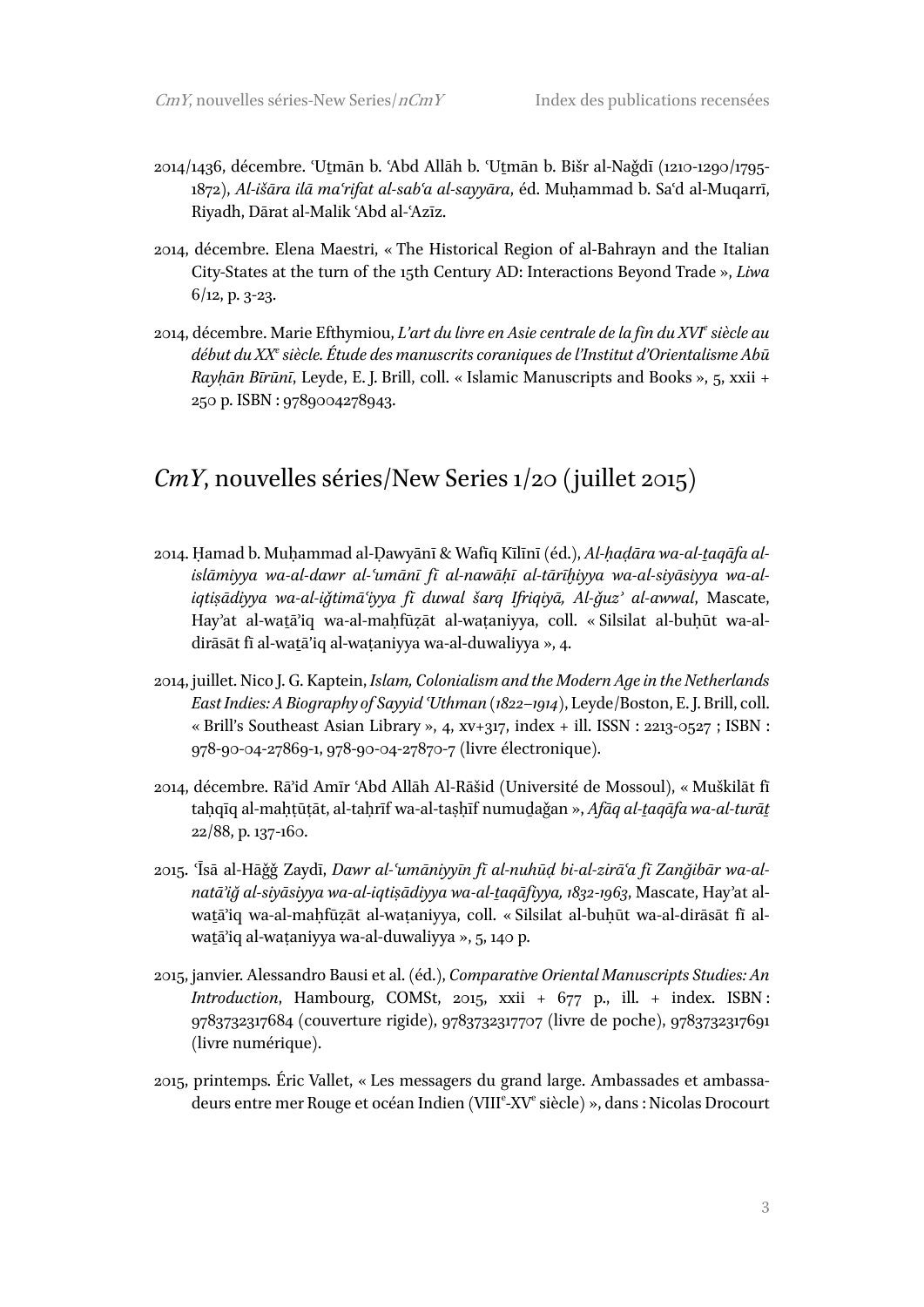(dir.), *La figure de l'ambassadeur entre mondes éloignés*, Presses universitaires de Rennes, 178 p., p. 111-149. ISBN : 978-2-7535-3602-9.

- 2015, avril. Karin Scheper, *The Technique of Islamic Bookbinding. Methods, Materials and Regional Varieties*, Leyde, E. J. Brill, coll. « Islamic Manuscripts and Books », 8, xii + 428 p., nombreuses illustrations, index. ISBN : 9789004290921.
- 2015, mai. David Hollenberg, Christoph Rauch & Sabine Schmidtke (éd.), *The Yemeni Manuscript Tradition*, Leyde, E. J. Brill, coll. « Islamic Manuscripts and Books », 7, xii + 305 p., ill. + index. ISBN : 9789004288256.
- 2015, mai. François Déroche, Christian Julien Robin & Michel Zink (éd.), *Les origines du Coran, le Coran des origines, Paris, Académie des Inscriptions et Belles Lettres (AIBL)*, De Broccart, v + 318 p., 207 ill. ISBN : 978-2-87754-321-7.
- 2015, 29 juin. Adel T. Adamova & Manijeh Bayani, *Persian Painting—The Arts of the Book and Portraiture*, Londres, Thames & Hudson, coll. « The al-Sabah Collection, Dar al-Athar al-Islamiyyah, Kuwait », 5, 552 p., 450 ill. couleur. ISBN : 978 0 500 970676.
- 2015, juin. Lutfallah Gari, «Traités arabes sur l'élimination des taches (iii<sup>e</sup>-xi<sup>e</sup>/ix<sup>e</sup>xvii<sup>e</sup> s.) », *Journal of Islamic Manuscripts* 6/1, p. 132-96.
- 2015, juin. Nico J. G. Kaptein, "A taqrīẓ for a nineteenth century Indonesian manuscript", *Heritage of Nusantara*; *International Journal for Religious Literature and Heritage*   $4/1$ , p. 1-12.
- 2015, juillet. Nancy Um, « Foreign Doctors at the Imam's Court: Medical Diplomacy in Yemen's Coffee Era », *Genre* 48/2, p. 261-288.

#### *CmY*, nouvelles séries/New Series 2/21 (janvier 2016)

- 2014. ʿAbd Allāh Yūsuf al-Ġanīm, *Ḥadīṯ al-waṯāʾiq. Ṣafaḥāt min waṯāʾiq usrat al-ʿAbd al-Ǧalīl*, al-Kuwayt, Markaz al-buḥūṯ wa-al-dirāsāt al-kuwaytiyya, al-ṭabʿa al-ūlā, 159 p., ill.
- 2014, décembre. Rāʾid Amīr ʿAbd Allāh Al-Rāšid (Université de Mossoul), « Muškilāt fī taḥqīq al-maḫṭūṭāt, al-taḥrīf wa-al-taṣḥīf numuḏaǧan », *Afāq al-ṯaqāfa wa-al-turāṯ* 22/88, p. 137-160.
- 2015. Revue critique de trois livres historiques sur le Yémen, *Die Welt des Islams* 55/1, p. 122-127. ISSN : 0043-2539, E-ISSN : 1570-0607.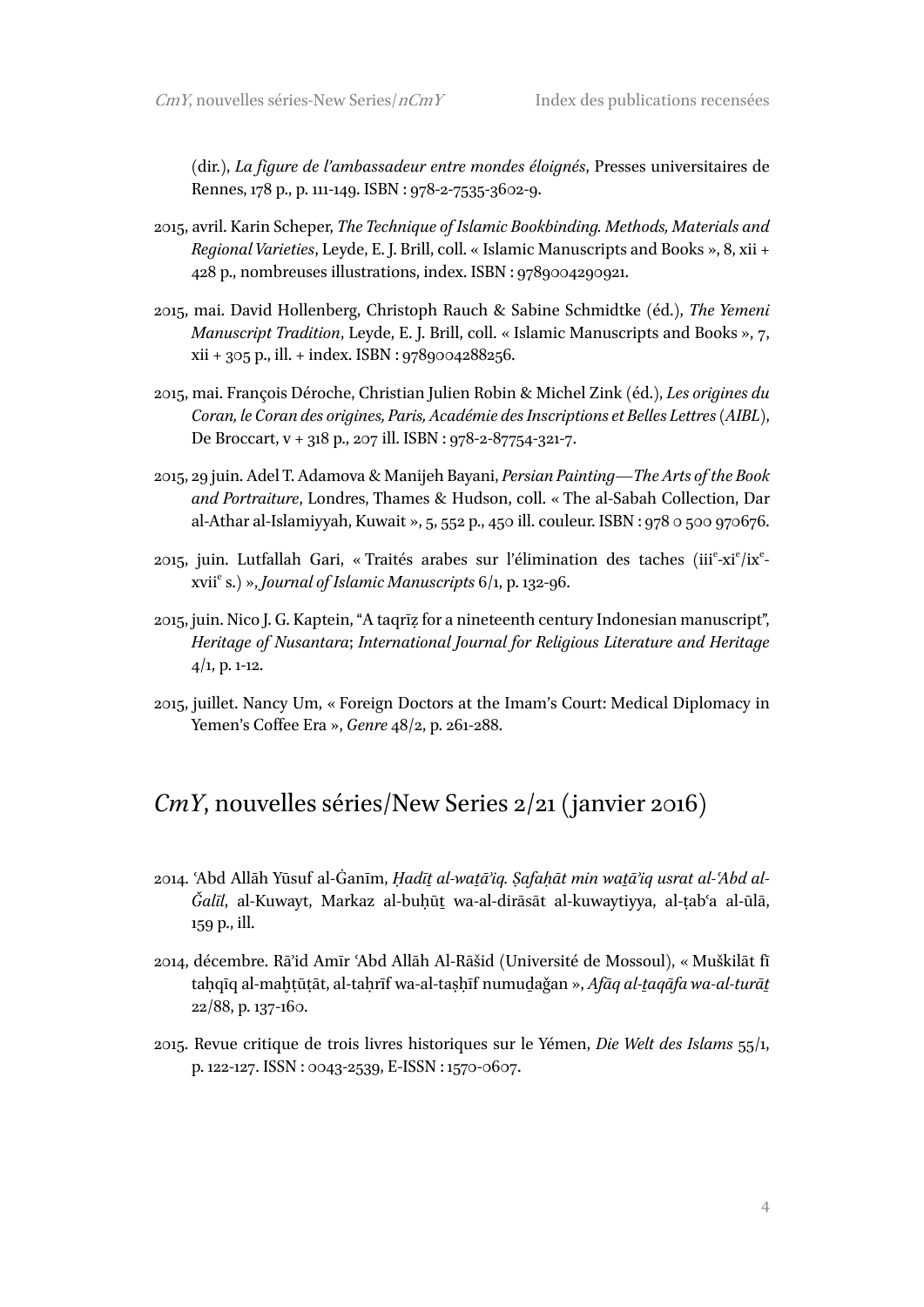- 2015. Nancy Um, "1636 and 1726: Yemen after the first Ottoman era", in: Eric Tagliacozzo, Helen F. Siu & Peter C. Perdue (eds), *Asia Inside Out: Changing Times*, Cambridge (MA), Harvard University Press, p. 112-134, carte p. 119. ISBN : 978-O-674-59850-8.
- 2015. *Taḥqīq maḫṭūṭāt al-fiqh wa-uṣūlihi wa-al-fatāwā wa-al-nawāzil*, Londres, Al-Furqān Islamic Heritage Foundation, 572 p. ISBN : 1-905122-67-5.
- 2015, juin. Karīma ʿAbd al-Raʾūf al-Dūmī, « Dawr al-marʾa fī waqf al-maḫṭūṭāt bimadīnat Ḥāʾil », *Afāq al-ṯaqāfa wa-al-turāṯ* 90, p. 169-180. ISSN : 1607-2081
- 2015, automne. « La codicologie et l'histoire du livre manuscrit en écriture arabe/Codicology and the History of the Manuscript in Arabic Script », *Journal of Islamic Manuscripts* 6/2-3, v + p. 133-421, nombreuses ill. en couleur. ISSN : 1878-4631 ; E-ISSN : 1878-464X.
- 2015, septembre. Nancy Um, « Chairs, Writing Tables, and Chests: Indian Ocean Furniture and the Postures of Commercial Documentation in Coastal Yemen, 1700–40 », *Art History* 38/4, p. 718-731. ISSN : 0141-6790.
- 2015, octobre. Farouk Yahya, *Magic and Divination in Malay Illustrated Manuscripts*, Leyde, E. J. Brill, coll. « Arts and Archaeology of the Islamic World », 6, xxvii + 349 p., 308 ill. + 2 cartes. ISBN : 9789004301641 ; E-ISBN : 9789004301726.
- 2015, octobre. Kinga Dévényi, avec la coll. de Munif Abdul-Fattah & Katalin Fiedler, *Catalogue of the Arabic Manuscripts in the Library of the Hungarian Academy of Sciences*, Budapest, Bibliothèque de l'Académie hongroise des sciences, Leyde/Boston, E. J. Brill, coll. « Islamic Manuscripts and Books », 9, xviii + 554 p. ISBN13 : 9789004306820 ; E-ISBN : 9789004306936.
- 2015, novembre. Éric Vallet, « La grammaire du monde. Langues et pouvoir en Arabie occidentale à l'âge mongol », Annales. Histoire, Sciences Sociales 2015/3 (70<sup>e</sup> année), p. 637-666. ISSN : 0395-2649.
- 2015, décembre. Efim Rezvan, « The Mingana folios in their historical context (Notes in the margins of newspaper publications) », *Manuscripta Orientalia* 21/2, p. 32-38.
- 2015, décembre. Charles C. Stewart (compiled by) avec Sidi Ahmed ould Ahmed Salim et la collaboration de Mohamed Nouhi, Babacar Mbengue, Abdel Wedoud ould Cheikh & Bruce S. Hall, *The Arabic Literature of Africa*. Vol. 5 (2 vols). *The Writings of Mauritania and the Western Sahara*, Leyde, E. J. Brill, coll. « Handbook of Oriental Studies. Section 1 The Near and Middle East, Arabic Literature of Africa », 13/5,  $xxx (lx) + 2054 p. (vol. 1: XXX + 827 p. [1-827]: vol. 2: XXX + 1226 p. [829-2054]). ISBN:$ 9789004260382.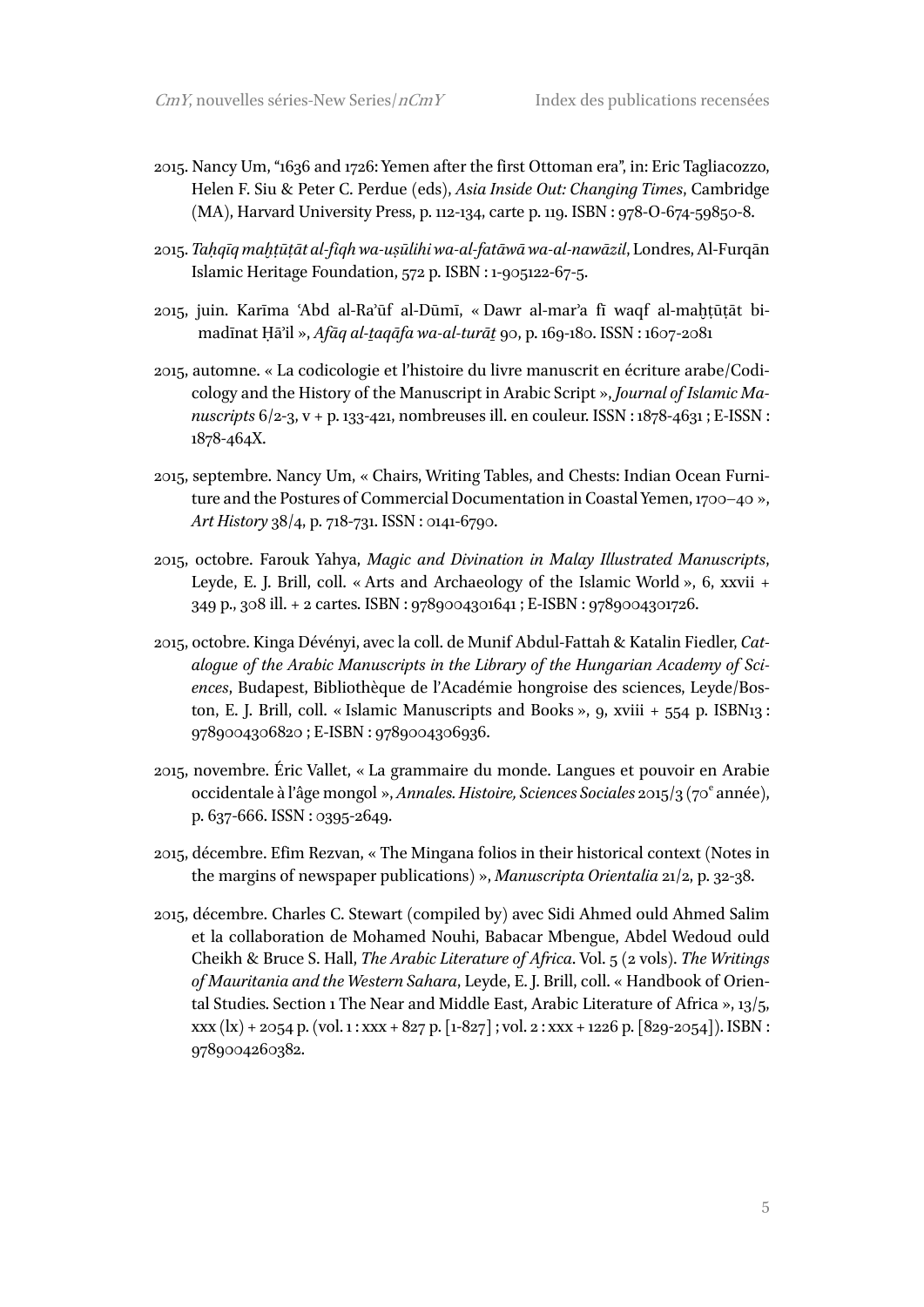#### *CmY*, nouvelles séries/New Series 3/22 (juillet 2016)

- 2012. Anne van Oostrum, « Arabic music in Western ears: An account of the music of the Hejaz at the turn of the twentieth century », *Quaderni di Studi Arabi* numéro spécial 7, p. 127-144.
- 2013. Luitgard Mols, *Verlangen naar Mekka. De hadj in honderd voorwerpen*, Leyde, Rijksmuseum Volkenkunde, 239 p. ISBN : 978 90 78653 43 1 NUR 640.
- 2015. Kuriyama, Yasuyuki, « Yemen's Foreign Relations in the Maritime World of the West Indian Ocean during the 17th Century », *Memoirs of the Research Department of the Toyo Bunko* 73, p. 171-188. [En anglais].
- 2015. Axelle Rougeulle (éd.), *Sharma. Un entrepôt de commerce médiéval sur la côte du Ḥaḍramawt (Yémen, ca. 980-1180)*, Oxford, Archaeopress, coll. « British Foundation for the Study of Arabian Monographs »,  $17$ , xxii  $+559$  p., ill. ISBN :  $9781784911942$ .
- 2015. Amélie Couvrat Desvergnes, « Skin against Paper: Identification of Historical Interleaving Materials in Indo-Iranian Manuscripts », *The Book and Paper Group Annual* 34, p. 130-139.
- 2015, mars. Yoshiaki Tsuji, « The Technique of the Poetics of Yemenite Jewry: Ǧawāb Poems and its Classification », *The World of Monotheistic Religions* 6, p. 37-50. [En japonais].
- 2015, mai. *Les* Muʿallaqat*. Les sept poèmes préislamiques*, trad. & commentaires Pierre Larcher, Fata Morgana, coll. « Les Immémoriaux », 133 p. [1<sup>re</sup> éd. 2000]. ISBN : 978.2.85194.924.0.
- 2015, novembre. Hideaki Suzuki, « Kyoui to shiteno Africa tairiku: Chusei Arabia go chiribunken ni mieru Zanj chihou » (African Continent as Wonders: Zanj Region in Arabic Geographic Texts written in Medieval Times), dans : Yuriko Yamanaka (éd.), *Kyoui no bunkashi: Chuto to Europe wo chushinni* (Cultural History of Wonders: Around Middle East and Europe*)*, Nagoya, The University of Nagoya Press, p. 290-305. [En japonais].
- 2016. Sabine Schmidtke (éd.), *The Oxford Handbook of Islamic Theology*, Oxford, Oxford University Press,  $xi + 815$  p. ISBN : 9780199696703.
- 2016. Esther Peskes (éd.), *Wahhabism. Doctrine and Development*, Berlin, Gerlach Press, coll. « Critical Surveys in Islamic Denominations » 2, 2 vol., 686 p. ISBN : 9783940924506.
- 2016, mars. Yasuyuki Kuriyama, « Egyptian Fabrics and its Distribution in the Red Sea Trade during the Thirteenth and Fifteenth Centuries », *Takahashi Tsuguo Kyouju*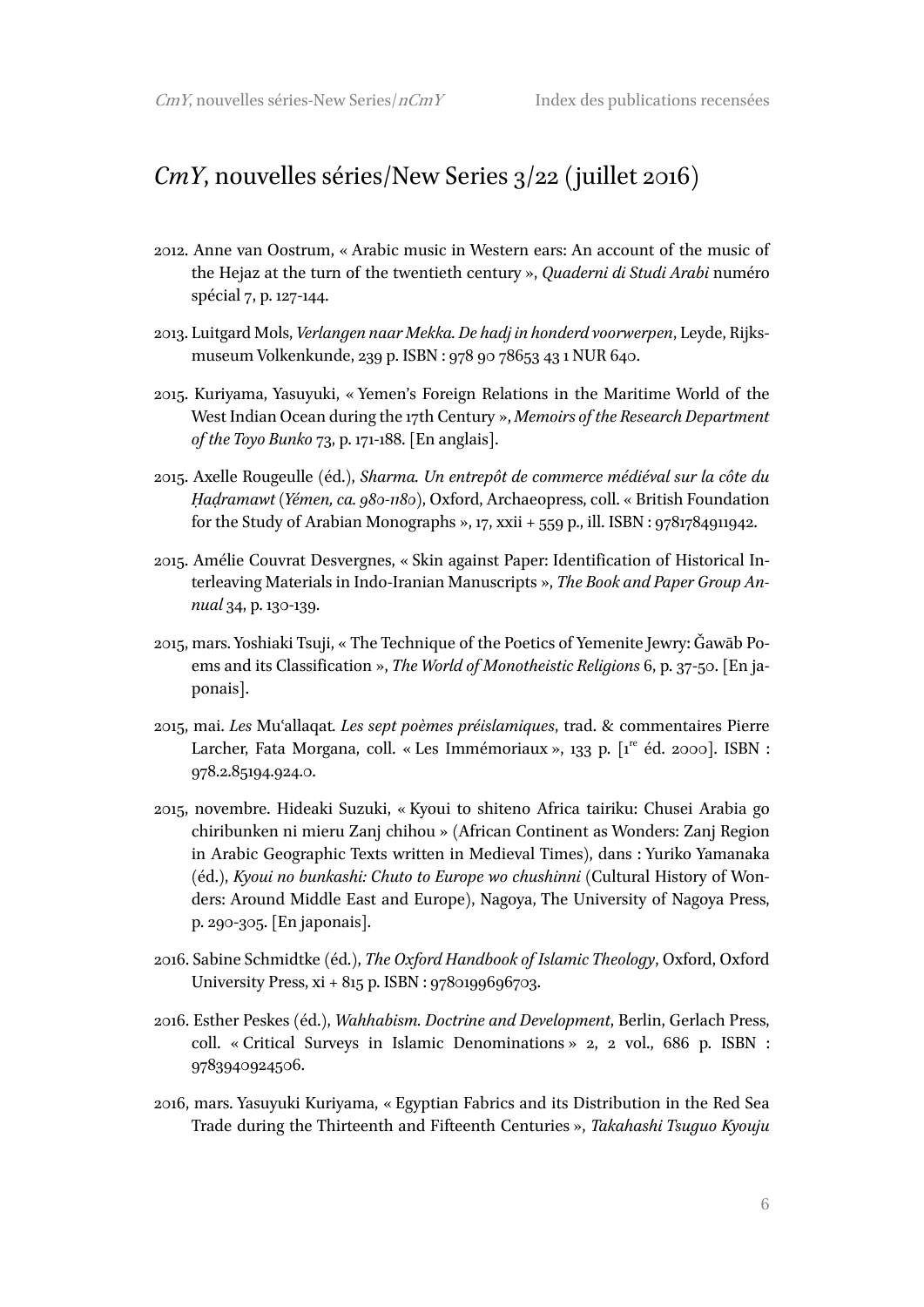*Koki Kinen Toyo Daigaku Touyoushi Ronshu*, Tokyo, Toyo Daigaku, p. 429-451. ISBN/ISSN : 9784762995637. [En japonais].

- 2016, mai. Hassan Ansari & Sabine Schmidtke, « The Cultural Transfer of Zaydī and non-Zaydī Religious Literature from Northern Iran to Yemen (Sixth/Twelfth Century through Eighth/Fourteenth Century) », dans : Sonja Brentjes & Jürgen Renn (éd.), *Globalization of Knowledge in the Post-Antique Mediterranean, 700–1500*, London, Routledge, p. 141-166.
- 2016, mai. Anne Regourd, « Zabîd, des lettrés et des manuscrits », dans : Guillaume Charloux & Jérémie Schiettecatte, *Yémen. Terre d'archéologie*, Sanaa/Paris, CEFAS, Geuthner, 291 p., p. 280-291. ISBN : 978-2-7053-3939-5.
- 2016, mai. Florian Sobieroj, *Variance in Arabic Manuscripts: Arabic Didactic Poems from the Eleventh to the Seventeenth Centuries: Analysis of Textual Variance and its Control in the Manuscripts*, Berlin, Walter De Gruyter Inc., coll. « Studies in Manuscript Cultures », 5, 380 p. ISBN : 9783110458695, e-ISBN (PDF) : 9783110460582, e-ISBN (EPUB) : 9783110460001.

#### *CmY*, nouvelles séries/New Series 4/23 (janvier 2017)

- 2015. Iain Walker, [Review of: Schönig, Hanne & Mikhail Rodionov, *The Ḥaḍramawt Documents, 1904-1951: Family Life and social Customs Under the Last Sultans*, Würzburg, 2011, coll. « Beiruter Texte und Studien », 130], *Zeitschrift der Deutschen Morgenländischen Gesellschaft* 165, p. 225-228.
- 2015. Anne Regourd, « Digitising between the lines: Representation or reading? An Essay », *Anuari de filologia, antiqua et mediaevalia (Anu.Filol.Antiq.Mediaeualia)* 5, p. 69-74.
- 2016. Maria Bulakh & Leonid Kogan, *The Arabic-Ethiopic Glossary by al-Malik al Afḍal: An Annotated Edition with a Linguistic Introduction and a Lexical Index*, Leiden, E. J. Brill, coll. « Handbook of Oriental Studies. Section 1 The Near and Middle East », 113, xix + 479 p. ISBN : 9789004321465.
- 2016. Ibn Ǧubayr, *Le pèlerinage à la Mecque*, trad. Hikoichi Yajima, Tokyo, Heibonsha, 3 vol. ISBN vol. 1 : 9784582808681 ; vol. 2 : 9784582808698 ; vol. 3 : 9784582808711. [En japonais].
- 2016. Anonyme, *Le Périple de la mer d'Érythrée*, trad. Yuzo Shitomi, Tokyo, Heibonsha, 2 vol. ISBN vol. 1 : 9784582808704 ; vol. 2 : 9784582808742. [En japonais].
- 2016. Frederike-Wiebke Daub, *Formen und Funktionen des Layouts in arabischen Manuskripten anhand von Abschriften religiöser Texte: al-Būṣīrīs* Burda, *al-Ǧazūlī's*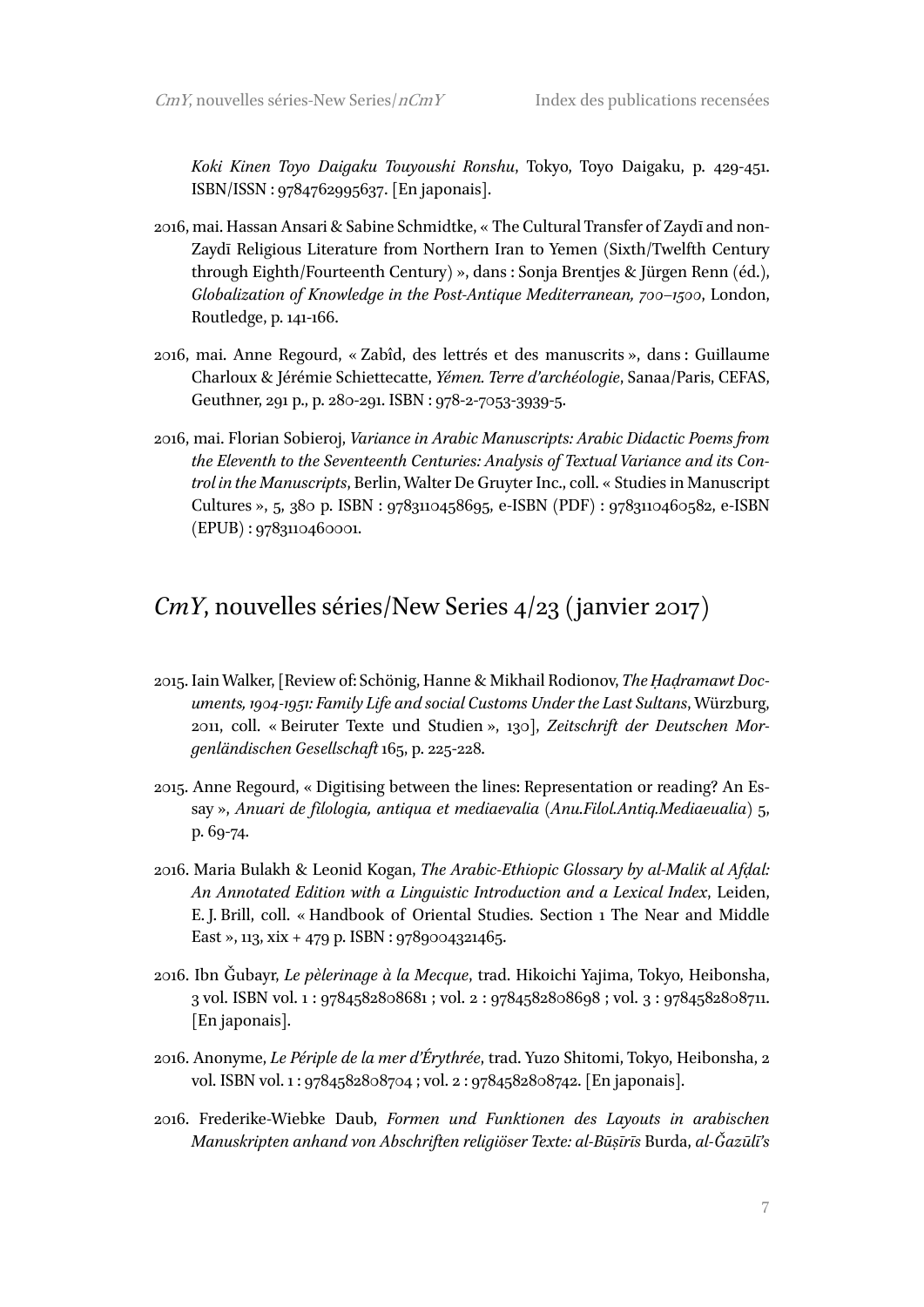Dalāʾil *und die* Šifāʾ *von Qāḍī ʿIyāḍ*, Wiesbaden, Harrassowitz, coll. « Arabische Studien », XII/ix, 229 p., 208 ill. ISBN : 978-3-447-10670-2.

- 2016. Claudia Colini, « How Conservation Can Unveil the Story of a Manuscript. An Arabic Qurʾan Commentary from the Yemen », *Journal of Islamic Manuscripts* 7/3, p. 261–293.
- 2016. Werner Ende, « Medina und seine Bibliotheken in spätosmanischer Zeit: Eine Skizze », dans : Johannes Zimmermann, Christoph Herzog & Raoul Motika (éd.), *Osmanische Welten: Quellen und Fallstudien. Festschrift für Michael Ursinus, Bamberg*, Presses de l'Université de Bamberg, coll. « Bamberger Orientstudien », 8, p. 129-150.
- 2016. Giovanni Curatola & Salam Kaoukji, introduction d'Aimée Froom, *Arts of Islamic Lands: Selections from The al-Sabah Collection*, Kuwait, Museum of Fine Arts, Houston.
- 2016, janvier. Marieke Brandt, « Heroic History, Disruptive Genealogy: al-Ḥasan al-Hamdānī and the Historical Formation of the Shākir Tribe (Wāʿilah and Dahm) in al-Jawf, Yemen », *Medieval Worlds* 3, p. 116–145. eISSN : 2412-3196.
- 2016, juillet. Theo Laurentius & Frans Laurentius, *Italian Watermarks 1750–1860*, Leyde, E. J. Brill, coll. « Library of the Written Word, The Handpress World », 50, vi + 175 p., ill. de ca. 300 filigranes. ISBN : 978-90-04-31061-2. E-ISBN : 978-90-04-31062-9. ISSN : 1874-4834.
- 2016, automne. Georges Bohas, Abderrahim Saguer & Ahyaf Sinno, *Les prouesses de l'Imam Ali Ibn Abi Talib et de son fils al-Husayn*, Paris, Geuthner. ISBN : 978-2-7053- 3952-4.
- 2016, septembre. « La poesia araba. Studi e prospettive di ricerca », Giornata di Studi (Napoli, 23 aprile 2015) a cura di Oriana Capezio, *Quaderni di Studi Arabi* 10 (2015), Suppl. Poesia, 151 p.
- 2016, octobre. David Hollenberg, *Beyond the Qurʾān: Early Ismāʿīlī Taʾwīl and the Secrets of the Prophets*, Columbia, University of South Carolina Press, 192 p., 3 ill. ISBN : 9781611176780 ; ISSN : 9781611176797.
- 2016, novembre. Anne Regourd, « *Al-mandal al-sulaymānī* appliqué : une section interpolée dans le ms. Sanaa 2774 ? », *The Arabist. Budapest Studies in Arabic* 37, vol. In Memoriam Alexandre Fodor, p. 135-151 (avec édition de texte).
- 2016, 28 novembre. Pierre Larcher (Université Aix-Marseille/AMU and IREMAM), *Le Cédrat, La Jument et la Goule. Trois poèmes préislamiques traduits de l'arabe*, présentés et annotés par Pierre Larcher, éd. bilingue, Arles, Sindbad/Actes Sud, coll. « La Petite Bibliothèque de Sindbad », 95, p. ISBN : 978-2-330-06989-6.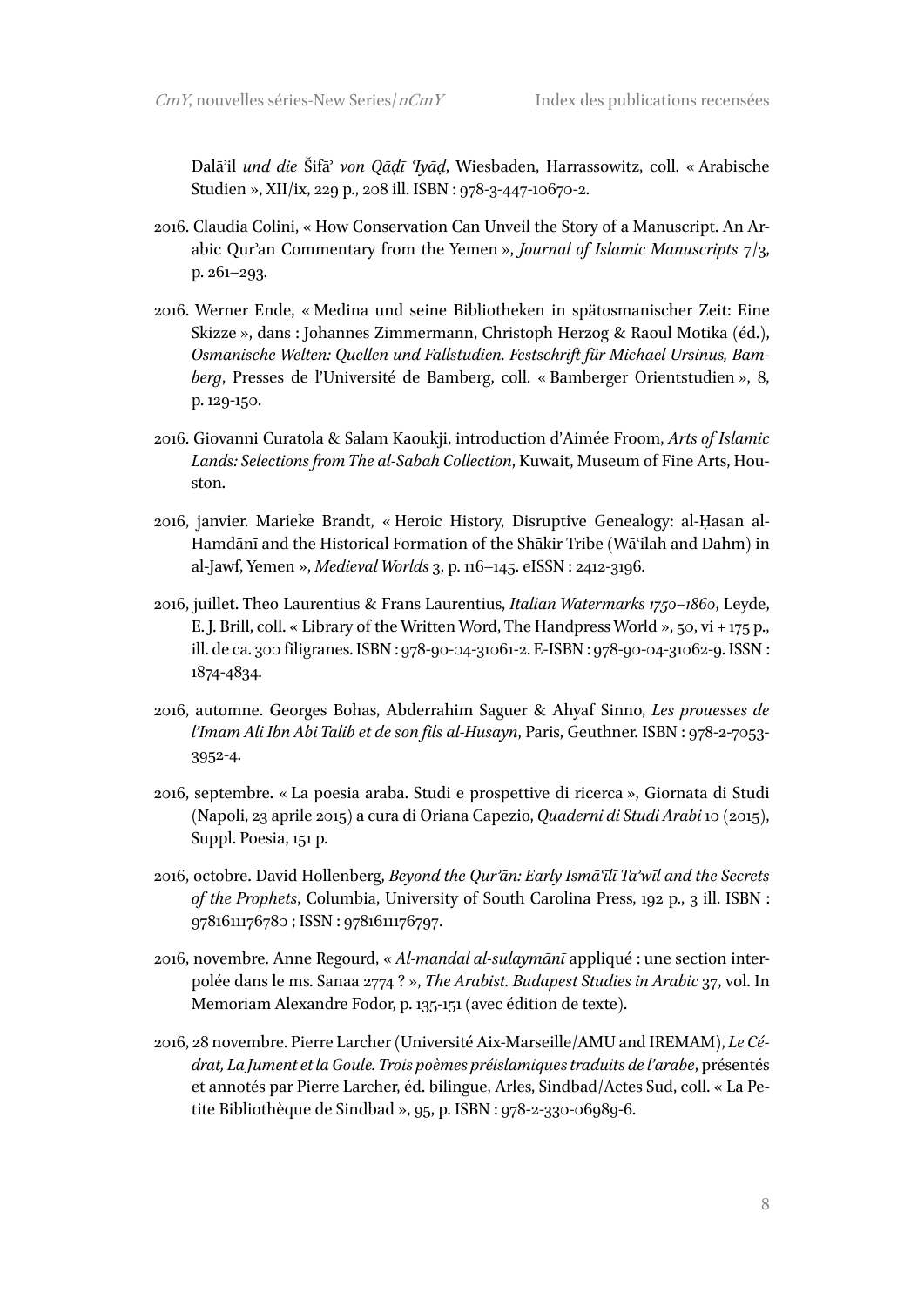#### *CmY*, nouvelles séries/New Series 5/24 (juillet 2017)

- 2015, octobre. Hachim Ben Said Mohamed. *Les Sharifs dans l'histoire des Comores. Les Bā ʿAlawī et la confrérie ʿAlawiyya, les Āl Al-Ahdal*, Moroni, KomEDIT, 108 p., ill. ISBN : 978-2-37097-016-9.
- 2016. Richard Fynes (School of Oriental and African Studies, Londres), [Revue de : Marie-Françoise Boussac, Jean Françoise Salles & Jean-Baptiste Yon (éd.), *Ports of the Ancient Indian Ocean*, Delhi, Primus Books, 2015, xii + 560 p. ISBN : 978-93-84082- 07-9].
- 2016. Daniel Mahoney, « Ceramic Production in the Central Highland of Yemen during the Islamic Period », dans : Stephen McPhillips & Paul D. Wordsworth (éd.), *Landscapes of the Islamic World: Archaeology, History, and Ethnography*, Pennsylvania, University of Pennsylvania Press, p. 129-142. ISBN : 9780812247640, eBook : 9780812292763.
- 2017. Sean W. Anthony, « *Kitāb al-Taḥrīsh*. By Ḍirār ibn ʿAmr al-Ghaṭafānī. Edited by Hüseyin Hansu and Mehmet Kaskin », *Journal of Near Eastern Studies* 76/1, p. 199- 203.
- 2017. Corrado la Martire, *La polemica tra sunniti e ismāʿīliti*, Venise, Marcianum Press, 144 p. ISBN : 978-88-6512-487-1.
- 2017. Nancy Um, *Shipped but Not Sold: Material Culture and the Social Protocols of Trade during Yemen's Age of Coffee*, Honolulu, University of Hawaii Press, coll. "Perspectives on the Global Past Series", 256 p. ISBN : 978-0-8248-6640-2.
- 2017. Daniel Martin Varisco. « Yemen's Tribal Idiom: An Ethno-Historical Survey of Genealogical Models », *Journal of Semitic Studies* 62/1, p. 217-241.
- 2017, février. Hikoichi Yajima, *Ibn Baṭṭūṭa et ses voyages aux frontières : Une nouvelle étude des « Voyages »*, Nagoya, Presses universitaires de Nagoya, 480 p. ISBN : 9784815808617. [En japonais].
- 2017-2018. Carl Brockelmann, *The History of the Arabic Written Tradition*, trad. de la *GAL*, Leyde, E. J. Brill, 2017.
- 2017, janvier. Mounia Chekhab Abudaya & Nur Sobers-Khan, *Qajar Women, Images of Women in 19th century Iran (exhibition catalogue)*, Qatar, Museum of Islamic Art, Cinisello Balsamo, Silvana Editoriale, 2016, 183 p., ill. couleur, couverture souple. ISBN (Qatar Museums) : 9789927108327. ISBN (Silvana Editoriale) : 9788836635252.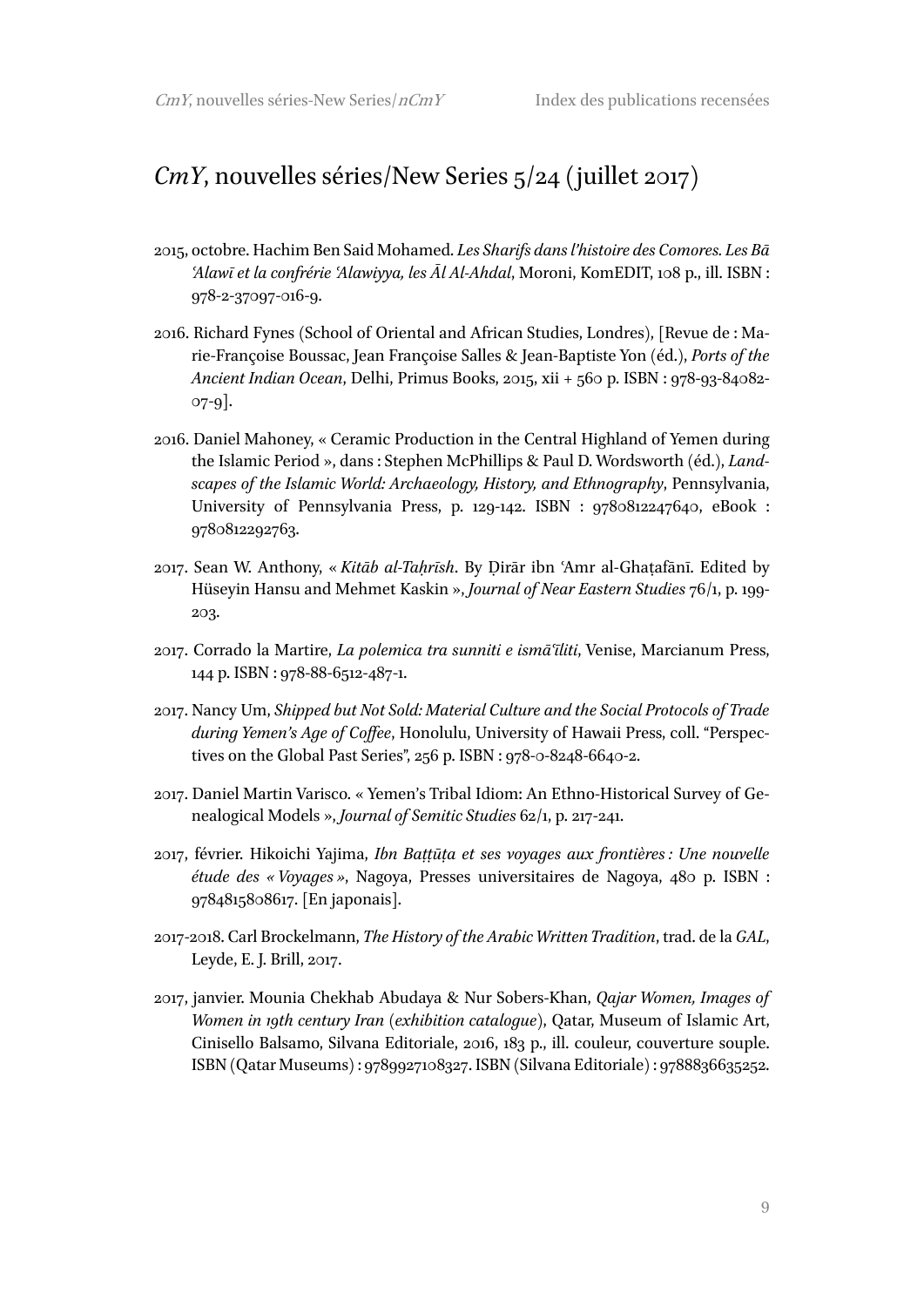- 2017, mars. Tamon Baba, *Ingrédients de la cuisine de la cour, réseaux et souveraineté : Les Rasūlides dans le Yémen au xiii<sup>e</sup> s.*, Fukuoka, Kyushu University Press, 320 p. ISBN : 9784798502007. [En japonais].
- 2017, mars. Tamon Baba, « L'Afrique de l'Est dans le corpus rasūlide », *Shien* 154, p. 95- 122. [En japonais].
- 2017, mars. Tamon Baba, « L'encens dans le monde islamique médiéval », *Shikohin Bunka Kenkyu* 2, p. 109-115. [En japonais].
- 2017, juillet. Asma Hilali, *The Sanaa Palimpsest: The Transmission of the Qurʾan in the First Centuries AH*, Oxford, Oxford University Press, coll. « Qurʾanic Studies Series », 17, 220 p. ISBN : 9780198793793.

#### *CmY*, nouvelles séries/New Series 6/25 (janvier 2018)

- 2003. David Hollenberg, « Disrobing judges with veiled truths: an early Ismāʿīlī Torah interpretation (*taʾwīl*) in service of the Fāṭimid mission », *Religion* 33, p. 127-145.
- 2012. Zekeriya Kurşun, « Does the Qatar Map of the Tigris and Euphrates belong to Evliya Çelebi? », *Osmanlı Araştırmaları/The Journal of Ottoman Studies* 39, 2012, p. 1-15. Abstract en turc (liminaire) et en anglais (final).
- 2014. Olly Akkerman, « The Bohra Dark Archive and the Language of Secrecy: A Codiciological Ethnography of the Royal Alawi Bohra Library in Baroda », Doctorat, Université libre de Berlin, 360 p.
- 2014. David Hollenberg, « The Empire Writes Back: Fāṭimid-Ismāʿīlī taʾwīl (Allegoresis) and the Mysteries of the Ancient Greeks », dans : Farhad Daftary & Gurdofarid Miskinzoda (eds), *The Study of Shiʿi Islam: History, Theology and Law*, Londres/New York, I.B. Tauris & Co. Ltd in association with The Institute of Ismaili Studies, p. 135- 147. ISBN : 9781780765068.
- 2016. Sara Fani, [Revue de : Karin Scheper, *The Technique of Islamic Bookbinding: Methods, Materials, and Regional Varieties*, Leiden/Boston, Brill, 2015], *Quaderni di Studi Arabi. Nouvelle série* 11, p. 254-256.
- 2016. Meliné Pehlivanian, Christoph Rauch & Ronny Vollandt (éd.), *Orientalische Bibelhandschriften aus der Staatsbibliothek zu Berlin – PK : eine illustrierte Ges*chichte/Oriental Bible manuscripts from the Staatsbibliothek zu Berlin – PK: an illus*trated history, Staatsbibliothek zu Berlin – Preußischer Kulturbesitz*, Wiesbaden, Reichert, 2016, 186 p., ill. + cartes + facsimilés. ISBN 3-95490-209-5-978-3-95490- 209-5.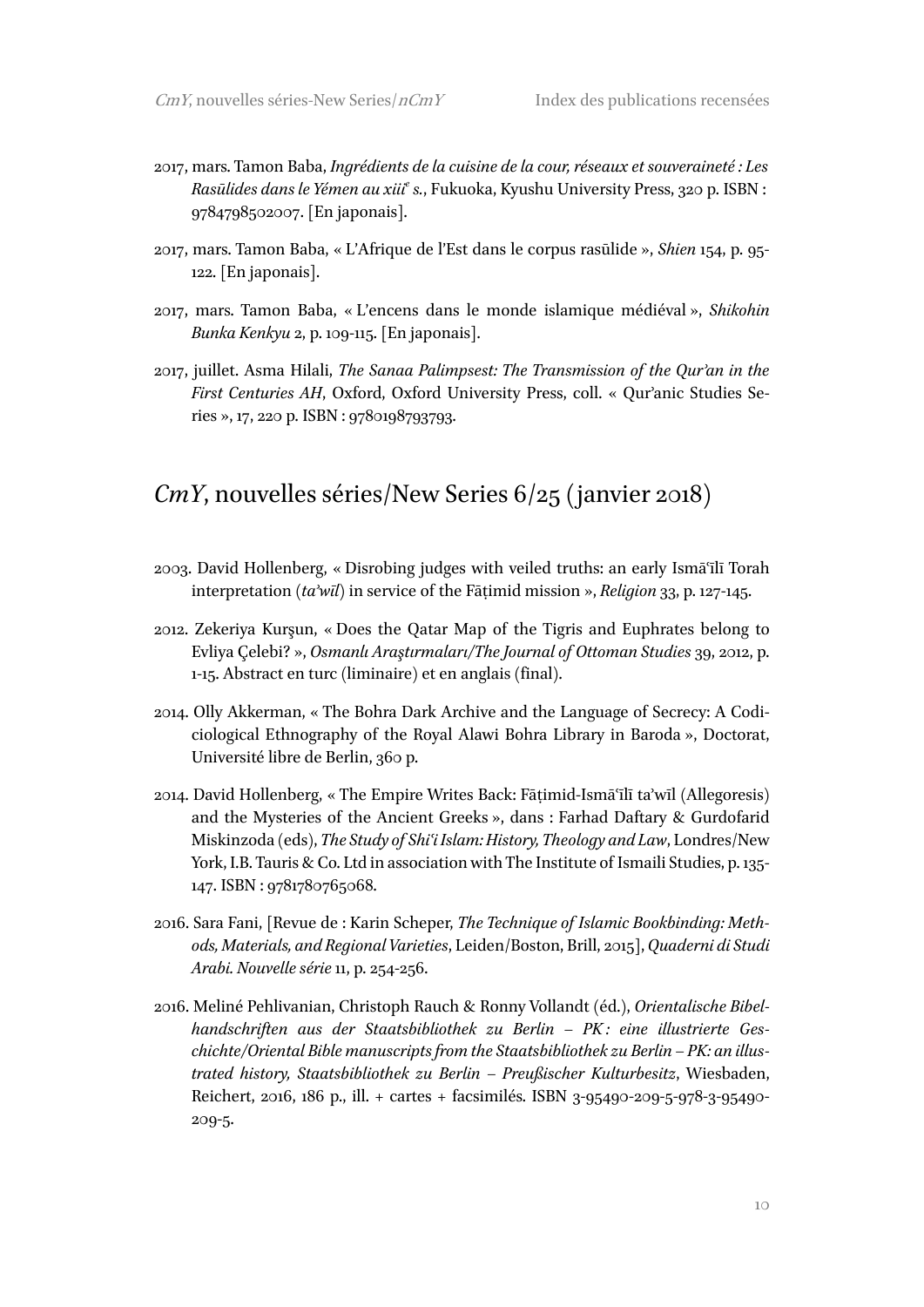- 2016. Florian Sobieroj, « The Chinese Sufi Wiqāyatullāh Ma Mingxin and the Construction of his Sanctity in *Kitāb al-Jahrī* », *Asia* 70/1, p. 133-169.
- 2017. Musaed Jaber Alenezi, « Political and Economic Relations between the Ayyūbids and the Baḥrī Mamlūks and the Ashraf of Hijāz, 567–784 A.H./1171–1382 A.D. », Doctorat, Grande-Bretagne, Université de Leicester.
- 2017. Khalil Andani, « The Merits of the Bāṭiniyya: Al-Ghazālī's Appropriation of Ismaʿili Cosmology », *Journal of Islamic Studies*, p. 1-50.
- 2017. Fred M. Donner. In Memoriam, « Günter Lüling (1928—2014) », *Al-ʿUṣūr al-Wusṭā*  25, p. 229-234.
- 2017. Marijn van Puten, « The illusory Yemenite connection of Andalusi Arabic », *Zeitschrift for Arabische Linguistik* 66, p. 5-44.
- 2017. Nancy Um, « Aromatics, Stimulants, and their Vessels: The Material Culture and Rites of Merchant Interaction in 18th-century Mocha », dans : Sussan Babaie & Melanie Gibson (éd.), *The Mercantile Effect: On Art and Exchange in the Islamicate World during the 17th and 18th Centuries*, Londres, Gingko Library, 2017, p. 56-67.
- 2017. Mohammed Alwageeh, « The Intellectual and Educational Impact of Ismailia's Entry into Yemen (280–322/894–934) », *ASRO Journal of Education* 2/1, p. 5-53. [En arabe, résumé en anglais].
- 2017. Mark S. Wagner, « When Jews Attack: Toward a Social Psychology of InterCommunal Violence in Yemen », dans : Joseph E. Lowry & Shawkat M. Toorawa (éd.), *Arabic Humanities, Islamic Thought. Essays in Honor of Everett K. Rowson*, Leyde/Boston, E. J. Brill, p. 416-424.
- 2017. Guy Burak, « Between Istanbul and Gujarat: Descriptions of Mecca in the Sixteenth Century Indian Ocean », *Muqarnas* 34/1, p. 287-320.
- 2017. Fahad Ahmad Bishara, *A Sea of Debt: Law and Economic Life in the Western Indian Ocean, 1780–1950*, Cambridge, Cambridge University Press, 290 p. ISBN : 9781316609378.
- 2017. Paul M. Love, « The Sālim Bin Yaʿqūb Ibāḍī Manuscript Library in Jerba, Tunisia: A Preliminary Survey & Inventory », *Journal of Islamic Manuscripts* 8/3, p. 257-280.
- 2017, printemps. John Møller Larsen, [Review of: David Hollenberg, Christoph Rauch, and Sabine Schmidtke, eds, *The Yemeni Manuscript Tradition*, Leiden/Boston, Brill, 2015], *COMSt Bulletin* 3/1, p. 70-75.
- 2017, juin. André H. Kaplun, *La Reine de Saba, légende ou réalité ?*, 2<sup>e</sup> éd. revue et augmentée, Genève, Slatkine, 121 p. ISBN : 978-2-05-102810-3.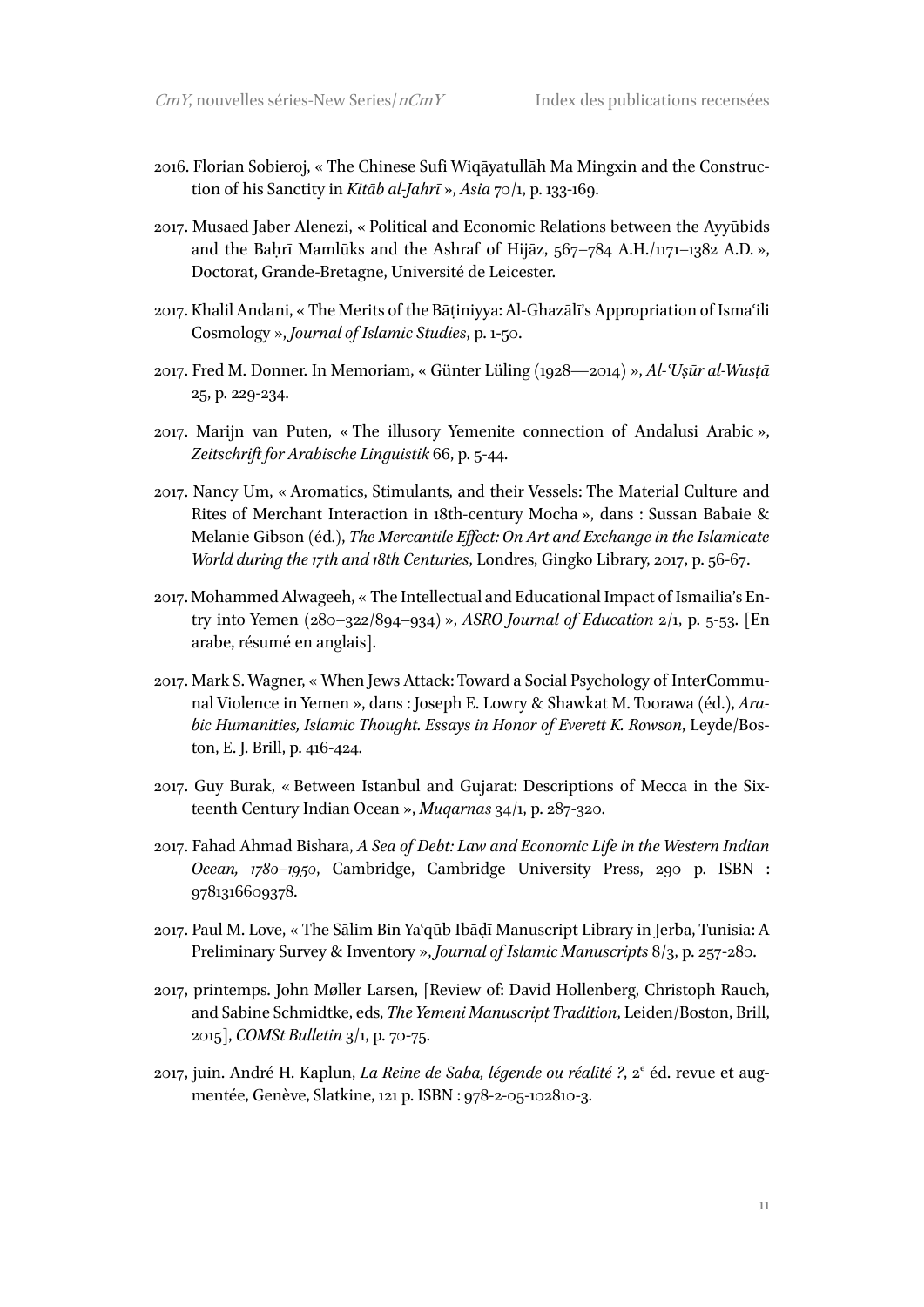- 2017, juillet. Nancy Um, « Mocha: Maritime Architecture on Yemen's Red Sea Coast », dans : Trevor H. J. Marchand (éd.), *'Architecture That Fills My Eye': The Building Heritage of Yemen*, Catalogue d'exposition, p. 60-69, Londres, Gingko Library.
- 2017, octobre. Lamya Khalidi, « The Destruction of Yemen and Its Cultural Heritage », *International Journal of Middle East Studies* 49/4, p. 735-738.
- 2017, novembre. Hassan Ansari & Sabine Schmidtke, *Studies in Medieval Islamic Intellectual Traditions*, Atlanta, Lockwood Press, coll. « Resources in Arabic and Islamic Studies », 7, xiv + 494 p., ill. ISBN : 9781937040918.
- 2017, novembre. Eva-Maria Lika, *Proofs of Prophecy and the Refutation of the Ismāʿīliyya: The* Kitāb Ithbāt nubuwwat al-nabī *by the Zaydī al-Muʾayyad bi-llāh al-Hārūnī (d. 411/1020)*, Berlin/Boston, Walter de Gruyter, coll. « Welten des Islams – Worlds of Islam – Mondes de l'Islam », 9, 2018, ix + 329 p. ISBN : 9783110539769.

#### *CmY*, nouvelles séries/New Series 7/26 (juillet 2018)

- 2014. Aḥmad Muḥammad al-Daġšī, *Al-Salafiyya fī al-Yaman: Madārisuhā al-fikriyya wamarǧaʿiyyātuhā al-ʿaqāʾidiyya wa-taḥālufātuhā al-siyāsiyya*, Doha, Al Jazeera Centre for Studies, 397 p. ISBN : 978-614-01-1294-0.
- 2016. Menashe Anzi, « ʿAgunot and Converts to Islam: Jews and Muslims in Yemen from 1950 to 1962 », *PaRDeS: Zeitschrift der Vereinigung für Jüdische Studien e. V*. 22, p. 135-149.
- 2017. Anna Unali, *Vers les îles des épices. Le commerce aux origines de la pénétration européenne en Asie*, Paris, L'Harmattan, 301 p., ill.+cartes. ISBN 978-2-336-31212-5.
- 2017. Muzaffar Alam, « A View from Mecca: Notes on Gujarat, the Red Sea, and the Ottomans, 1517–39/923–946 H. », *Modern Asian Studies* 51/2, p. 268-318.
- 2017. Andrew Peacock, « Jeddah and the India Trade in the Sixteenth Century: Arabian Contexts and Imperial Policy », dans : Dionisius A. Agius, Emad Khalil, Eleanor M. L. Scerri & Alun Williams (éd.), *Human Interaction with the Environment in the Red Sea (Selected papers of Red Sea Project VI)*, Leyde/Boston, E. J. Brill, p. 290-322.
- 2017. Abdulrahman Al Salimi & Erich Staples (éd), *The Ports of Oman*, Hildesheim/Zürich/New York, Georg Olms Verlag, ser. « Studies on Ibadism and Oman », 10, 368 p., 179 ill., including ancient maps or sketches. ISBN : 978-3-487-15391-9.
- 2017, 5 septembre. Sami Lagati, « Fudayl al-Wartilani à l'épreuve des circulations en Europe et dans le monde arabe et musulman (1931-1959) », Mémoire de master I et II, Université Paris-Sorbonne, 256 p.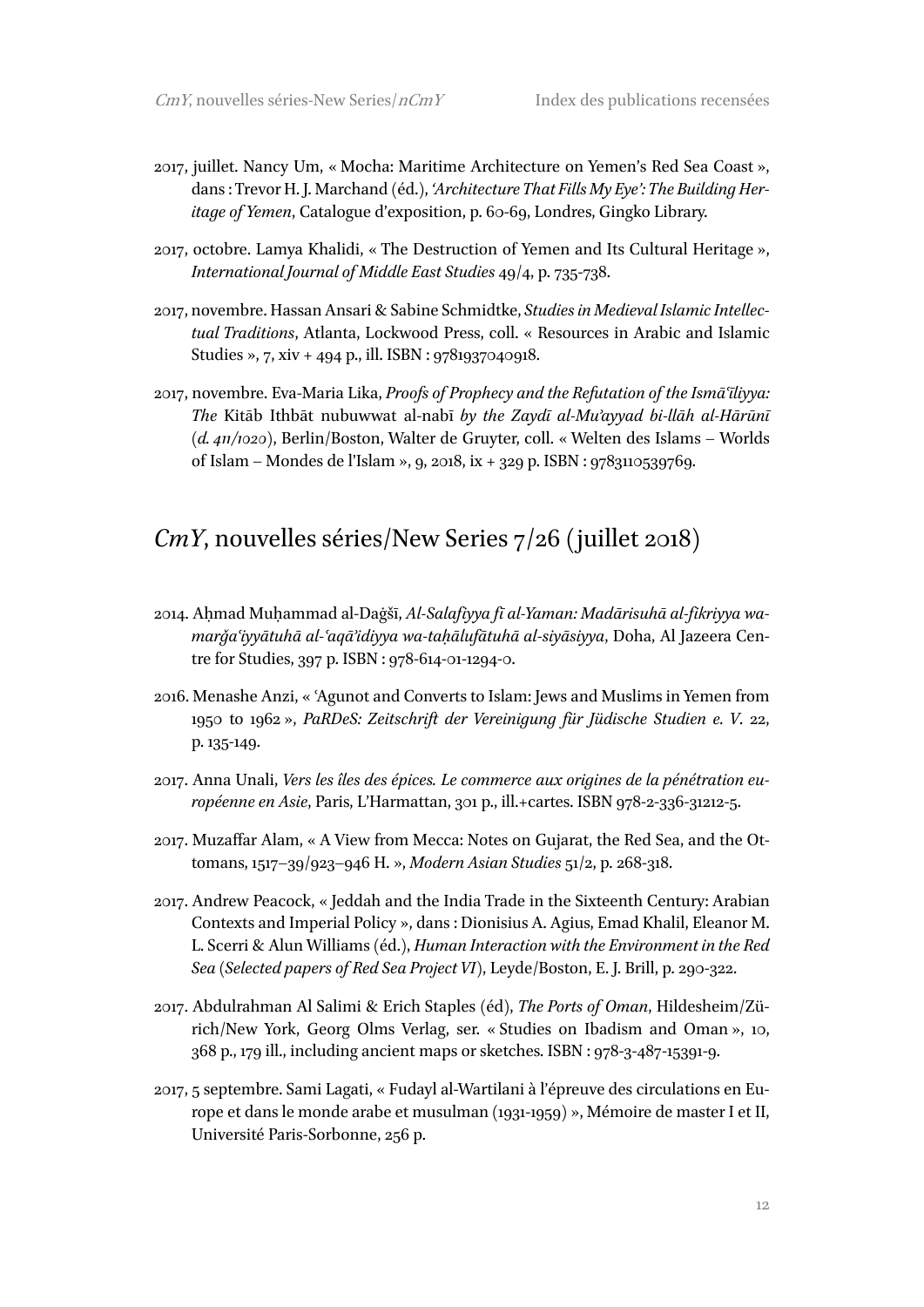- 2018. Zahir Bhalloo & Iqbal Akhtar, « Les manuscrits du sud de la vallée de l'Indus en écriture *khojkī sindhī* : état des lieux et perspectives », *Asia* 72/2, p. 319-338.
- 2018. Caterina Bori, « Ibn Taymiyya (14th to 17th Century): Transregional Spaces of Reading and Reception », *The Muslim World* 108/1, p. 87-123.
- 2018. Correa Dale, « Recovering Yemen's Cultural Heritage: The Stookey Microfilms », *Shii Studies Review* 2/1-2, p. 308-318.
- 2018. Sabine Schmidtke, « The Intricacies of Capturing the Holdings of a Mosque Library in Yemen: The Library of the Shrine of Imām al-Hādī, Ṣaʿda », *Journal of Manuscripts Studies* 3/1, p. 220-237.
- 2018. Jan Thiele, « A Zaydī Treatise on the Proof of Accidents: The *Mukhtaṣar fī ithbāt al-aʿrāḍ* by al-Ḥasan al-Raṣṣāṣ », *Shii Studies Review* 2/1-2, p. 319-335.
- 2018. Dan Martin Varisco, [Review of: Brinkley Cliford Messick, *Shariʿa scripts. A Historical Anthropology*, New York, Columbia University Press, 536 p. ISBN 978-0-23117- 847-7], *British-Yemeni Society Journal* 26, p. 57-59.
- 2018. Nadjet Zouggar, « Ibn Taymiyya on the Proofs of Prophecy and His Legacy: Ibn Qayyim al-Jawziyya (d. 751/1350) and Ibn al-Wazīr (d. 840/1436) », *The Muslim World* 108/1, p. 172-185.
- 2018. March. Yasuyuki Kuriyama, « Arab Sailors who went and came in the Indian Ocean: Kuwaiti nākhūdha during the first half of the 20th century », *Reports of the Keio Institute of Cultural and Linguistic Studies* 49, p. 161-180. [En japonais].
- 2018. Fahad Ahmad Bishara, « 'No country but the ocean': Reading International Law from the Deck of an Indian Ocean Dhow, ca. 1900 », *Comparative Studies in Society and History* 60/2, p. 338-346.

#### *CmY*, nouvelles séries/New Series 8/27 (Janvier 2019)

- 2016. Daniel Mahoney, « The Political Agency of Kurds as an Ethnic Group in Late Medieval South Arabia », *Medieval Worlds* 3, p. 146-157.
- 2017. Gülden Sarıyıldız & Oya Dağlar Macar, « Cholera, Pilgrimage, and International Politics of Sanitation: The Quarantine Station on the Island of Kamaran », dans : Nükhet Varlık (éd.), *Plague and Contagion in the Islamic Mediterranean. New Histories of Disease in Ottoman Society*, Kalamazoo/Bradford, ARC Humanities Press, coll. « Black Sea World », p. 243-307, carte + ill. + tableau.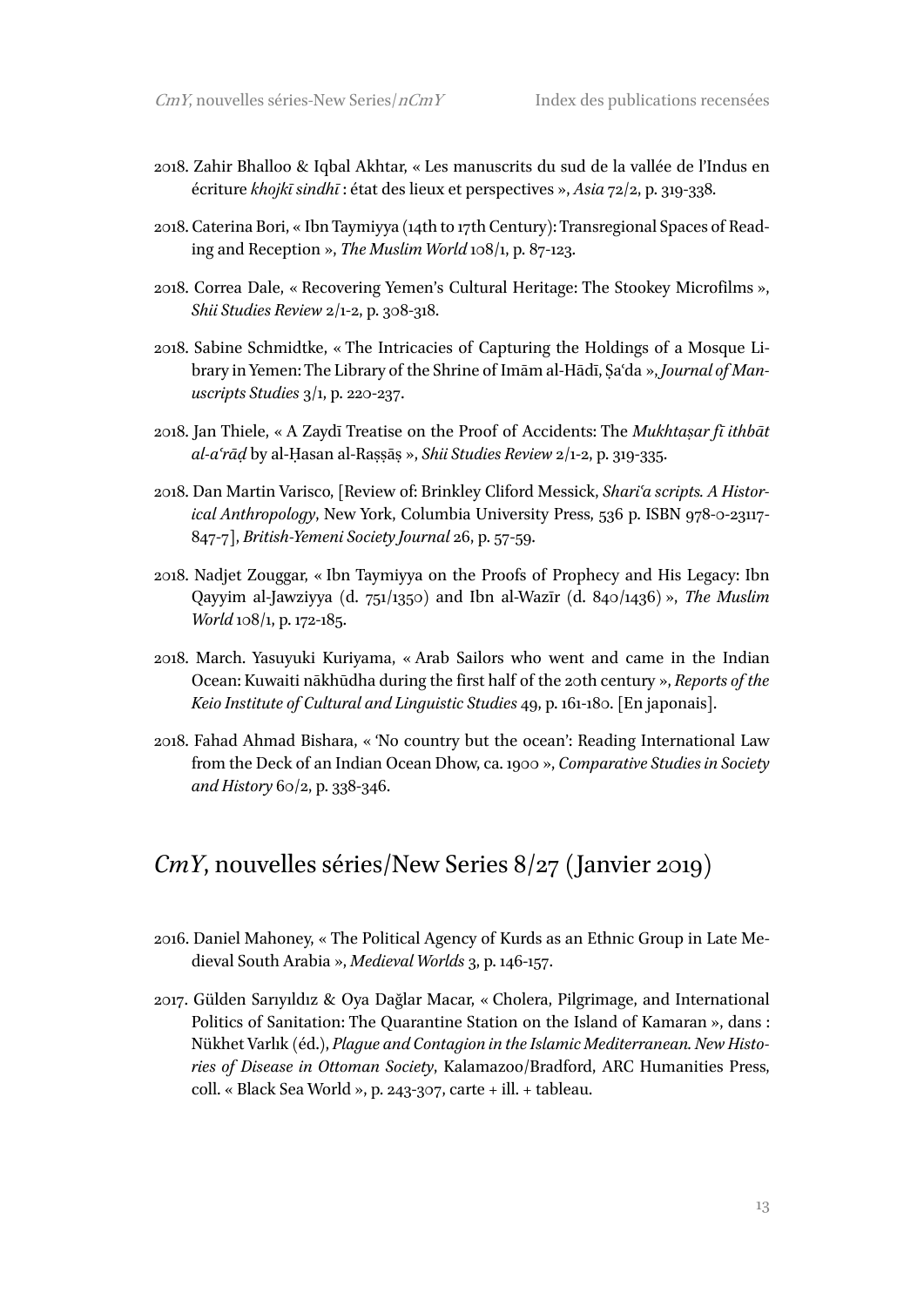- 2017-2018. Anne Regourd & Nancy Um (éd. invitée), « From Mountain to Mountain: Exchange between Yemen and Ethiopia, Medieval to Modern », *Chroniques du manuscrit au Yémen*, numéro spécial/special issue 1, 140 p., ill. + cartes.
- 2018. Abū al-Qāsim al-Kaʿbī al-Balḫī, Kitāb Al-maqālāt *wa-maʿahu* ʿUyūn al-masāʾil waal-ǧawābāt, éd. Hüseyin Hansu, Rāǧiḥ al-Kurdī & ʿAbd al-Ḥamīd al-Kurdī, Istanboul/Amman, Kuramer/Dār al-fatḥ, 744 p. ISBN : 9786059437226.
- 2018. Eric Birlouez, Jacques Fleurentin, Annick Le Guérer et al., *La fabuleuse odyssée des épices*, Rennes, Éd. Ouest-France, 95 p., ill. en noir et blanc et en couleur. ISBN : 978-2-7373-7854-6.
- 2018. Guy Burak, [Revue de : Brinkley Cliford Messick, *Shariʿa scripts. A Historical Anthropology*, New York, Columbia University Press, 536 p. ISBN : 978-0-23117-847-7], *MESA RoMES* 52/2, p. 415-418.
- 2018. Matthew Adam Cobb, Introduction: « The Indian Ocean in Antiquity and global history », dans : *idem* (éd.), *The Indian Ocean Trade in Antiquity: Political, Cultural and Economic Impacts*, Londres, Routledge, 252 p., index. ISBN : 9781138738263, p. 11-23.
- 2018. Al-Ḥākim al-Ǧišumī, *ʿUyūn al-masāʾil fī al-uṣūl*, éd. Ramazan Yildirim, Le Caire, Dār al-iḥsān.
- 2018. Eileen Kane, [Revue de : John Slight, *The British Empire and the Hajj: 1865–1956*, Cambridge (Mass.), Harvard University Press, 2015, 440 p. ISBN : 9780674504783], *International Journal of Middle East Studies* 50, p. 141-143.
- 2018. Walter Pohl (éd.), *Narratives of Ethnic Origins: Eurasian Perspectives*, dossier publié dans *The Medieval History Jounal* 21/2, p. 187-399.
- 2018. Anne Regourd (éd.), *The Trade in Papers Marked with Non-Latin Characters. Documents and History/Le commerce des papiers à marques à caractères non-latins. Documents et histoire*, vol. 1, Leyde/Boston, E. J. Brill, coll. « Islamic manuscripts and books », 15. ISBN : 9789004357402.
- 2018. Anne Regourd (éd.), « Robert Bertram Serjeant (1915-1993). Écosse-Yémen », *Chroniques du manuscrit au Yémen*, numéro spécial 2, 135 p., ill.
- 2018. Sabine Schmidtke, « The Zaydi Manuscript Tradition: Virtual Repratiation of Cultural Heritage », *International Journal of Middle East Studies* 50/1, p. 124-128.
- 2018. Sabine Schmidtke, *Traditional Yemeni Scholarship amidst Political Turmoil and War: Muḥammad b. Muḥammad b. Ismāʿīl b. al-Muṭahhar al-Manṣūr (1915–2016) and His Personal Library*, Cordoba, UCOPress, coll. « Series Arabo-Islamica », 1, 306 p., ill. ISBN : 9788499274232.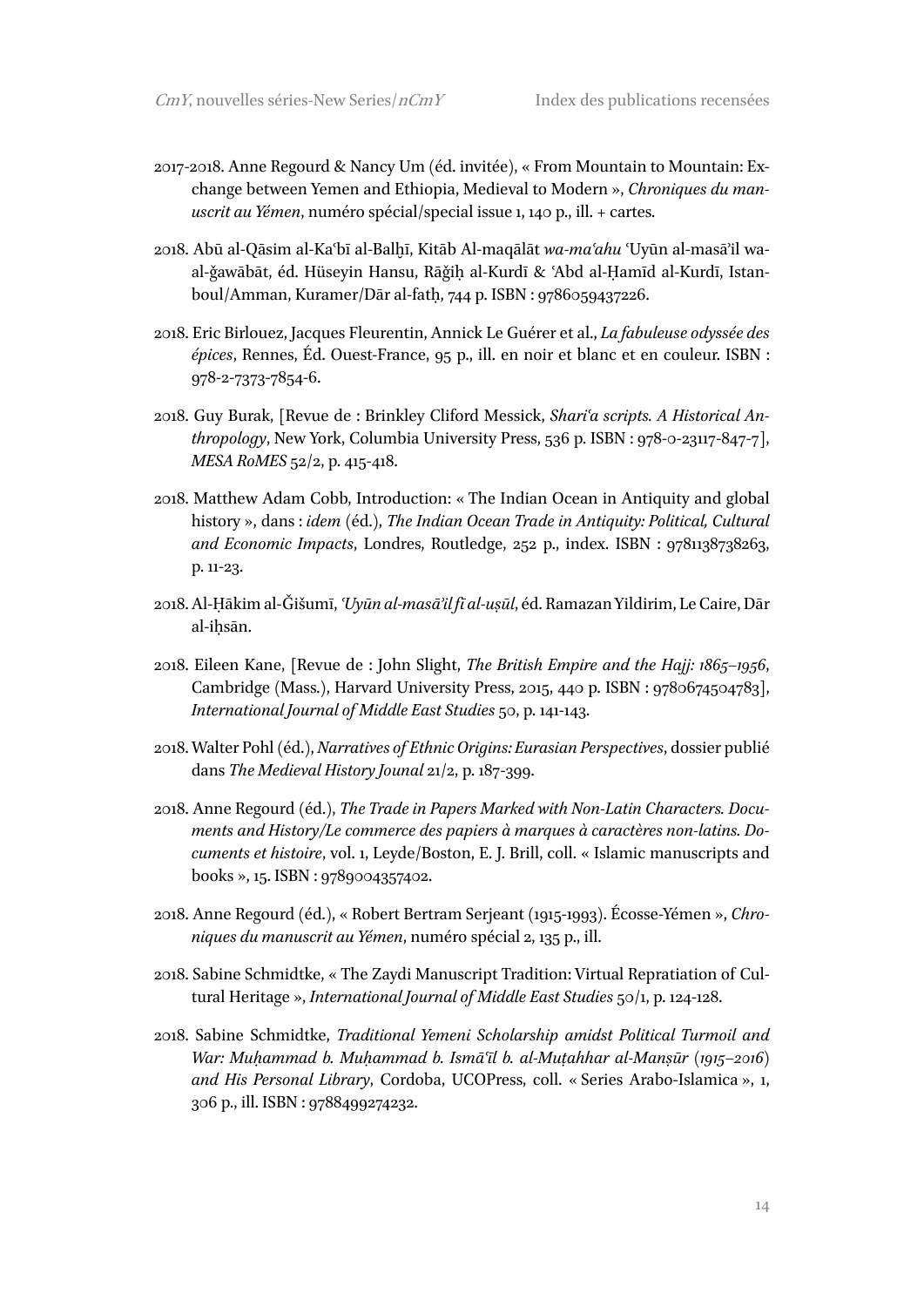- 2018. Sabine Schmidtke, *Al-marǧaʿ fī taʾrīḫ ʿilm al-kalām*, trad. Usāma Šafīʿ al-Sayyid, Beyrouth, Markaz Namāʾ li-al-Buḥūṯ wa-al-Dirāsāt, 2 vol., 1344 p. ISBN : 9786144316689.
- 2018. Daniel Martin Varisco, *The State of Agriculture in the Mutawakkilite Kingdom of Yemen, 1918–1962: A Documentary Overview*, Vienne, Institut für Sozialanthropologie, Österreichische Akademie der Wissenschaften, coll. « AAS Working Papers in Social Anthropology/ÖAW Arbeitspapiere zur Sozialanthropologie », 32, 70 p. ISBN-Online : 978-3-7001-8256-6.
- 2018. Damaris Wilmers, *Beyond Schools: Muḥammad b. Ibrāhīm al-Wazīr's (d. 840/1436). Epistemology of Ambiguity*, Leyde, E. J. Brill, coll. « Islamic History and Civilisation », 154,  $x + 396$  p. ISBN : 9789004381117.
- 2018. Francesca Declich, « Translocal Relations across the Indian Ocean. An Introduction », in: idem (éd.), *Translocal Connections Across the Indian Ocean: Swahili Speaking Networks on the Move*, Leyde, E. J. Brill, xii + 322 p. ISBN : 978-90-04-36598- 8, p. 1-46.
- 2018. Marco Polo, *Le devisement du monde*, éd. et trad. par Joël Blanchard & Michel Quereuil, coll. « Thomas Tanase », Genève, Droz, lxvi + 806 p., cartes + index des noms propres représentés dans la traduction, poids et mesures. ISBN : 978-2-600-05900- 8.
- 2018, 5 juillet. Mashal Saif, [Revue de : Brinkley Cliford Messick, *Shariʿa scripts. A Historical Anthropology*, New York, Columbia University Press, 536 p. ISBN : 978-0-23 23117-847-7], *Reading Religion*. A Publication of the American Academy of Religion.
- 14 sept. 2018. Kevin Blankinship, « Of Fights and Fables: A Warrior Poet of PreIslamic Arabia », [Revue de : *War Songs: ʿAntarah ibn Shaddād*, trad. James E. Montgomery & Richard Sieburth, New York, New York University Press, coll. « Library of Arabic Literature », New York University Abu Dhabi, 320 p. ISBN : 978-1-4798-5879-8 (broché) ; 978-1-4798-8090-4 (relié)], *Marginalia*, Los Angeles Review of Books.
- 2018, 2 octobre. James E. Montgomery, *Dīwān ʿAntarah Ibn Shaddād: A Literary historical Study*, New York, New York University Press, coll. « Library of Arabic Literature », 400 p. ISBN : 147986188X (broché) ; ISBN : 978-1479861880 (relié).
- 2018, décembre. Yahya Saleh Hasan Dahami, « The Magnificence of Arabic: Orwa ibn Al-Ward an Epitome », *International Journal of English and Literature* 9/7, p. 79-87.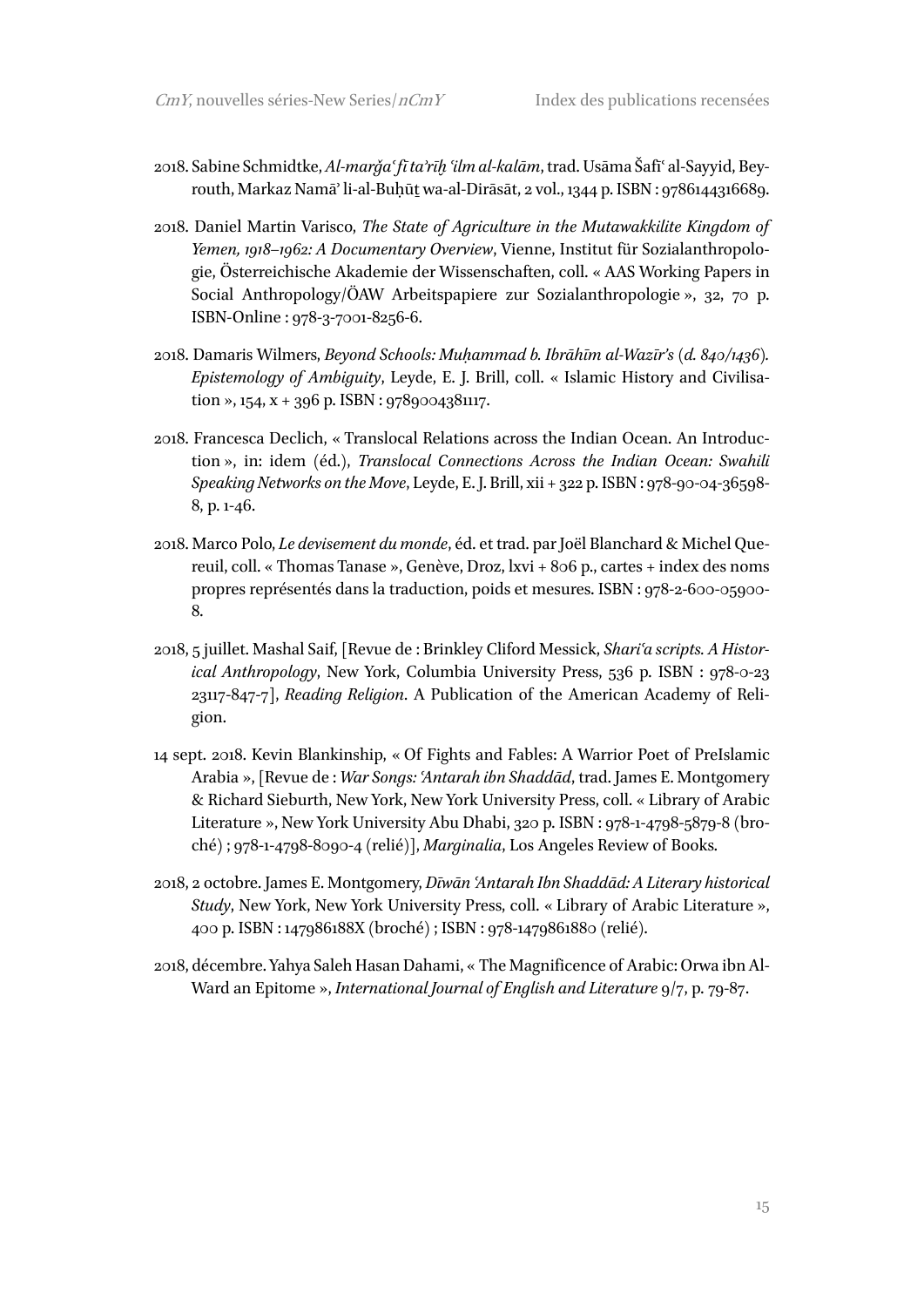#### *CmY*, nouvelles séries/New Series 9/28 (Juillet 2019)

- 2018. Nora S. Eggen, « A book burner or not? History and myth: Revisiting al-Qāḍī ʿIyāḍ and the controversies over al-Ghazālī in the Islamic West », *Journal of Arabic and Islamic Studies* 18, p. 87–109.
- 2018. Phillip I. Lieberman & Roxani Eleni Margariti, « Economic History », *Jewish History*, p. 1-14.
- 2018. Daniel Mahoney, « Settlement patterns and fortification architecture in the Central Highlands of Yemen », *Journal of Islamic Archaeology* 5/2, p. 181-202.
- 2018. Keiko Ota, « Coffee as a global beverage before 1700 », *Journal of International Economic Studies* 32, p. 43-55.
- 2018. ʿAbd al-Salīm al-Rubaydī, « Al-ʿalāqāt al-ʿilmiyya wa-al-rūḥiyya bayna madīnat Tarīm wa-madīnat al-Bayḍāʾ », *Dirāsāt* 9, p. 62-71.
- 2019. Mohamed Ahmed Abdel Rahman, « Kamran Island in Yemen during the Islamic era cultural and archaeological study », *Journal of the General Union of Arab Archaeologists*, p. 53-86.
- 2019. Reuven Amitai & Stephan Conermann (eds), *The Mamluk Sultanate from the perspective of regional and world history*, Göttingen, Vandenhoeck & Ruprecht unipress GmbH, 220 p. ISBN: 978-3847104117.
- 2019. Hassan Ansari & Sabine Schmidtke, « Abū Ṭālib Yaḥyā b. al-Ḥusayn al-Hārūnī (d. 424/1033) on the Consensus of the Family of the Prophet: An editio princeps of His *Risāla fī anna ijmāʿ ahl al-bayt ḥujja* (MS Milan, Ambrosiana, ar. F 29/4, fols 290v-295v) », *Shii Studies Review* 3/1-2, p. 253-273.
- 2019. Julien Dufour, « La Belle aux sonnailles et quatorze autres nouveaux poèmes du *faqīh* ʿAbd Allāh b. Abī Bakr al-Mazzāḥ (Yémen, début du XV<sup>e</sup> siècle) », dans : Isavella Stamatiadou & Irini Tsamadou-Jacoberger, *Texte et contexte. Méthodes et outils de l'édition critique de quelques manuscrits arabes, grecs, italiens et latins*, Strasbourg, Presses universitaires de Strasbourg, p. 127-188.
- 2019. David A. King, « Finding the qibla by the sun and stars: A survey of the sources of Islamic sacred geography », https://www.researchgate.net/publication/330727068\_Finding\_the\_qibla\_by\_the\_sun\_and\_stars\_-\_A\_survey\_of\_the\_sources\_of\_Islamic\_sacred\_geography
- 2019. Daniel Mahoney, « Medieval Reports of the Preservation and Looting of PreIslamic Burials in South Arabia », *International Journal of Islamic Architecture* 8/1, p. 71-87.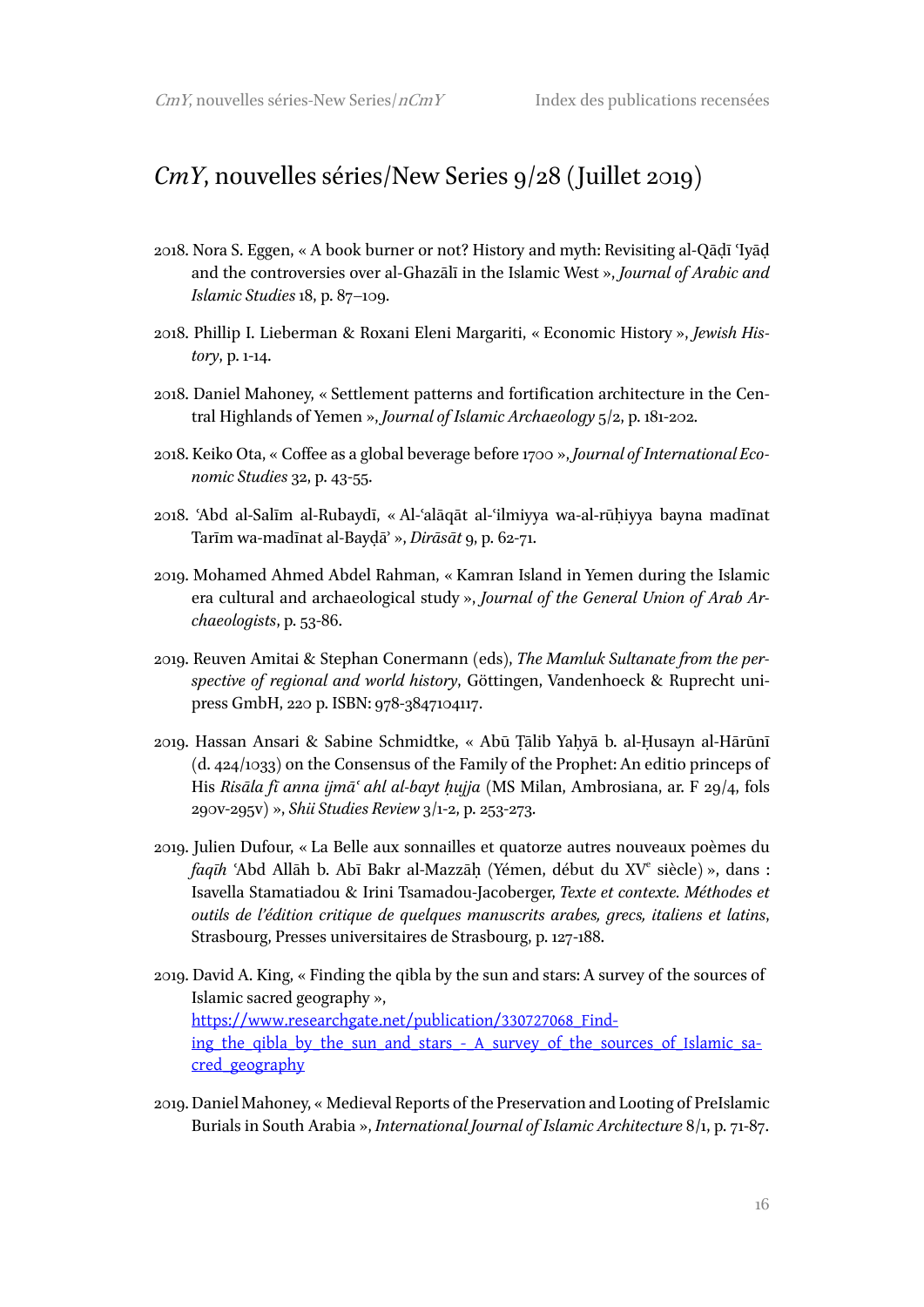- 2019. Valentina Sagaria Rossi & Sabine Schmidtke, « The Zaydi Manuscript Tradition (ZMT) Project: Digitizing the Collections of Yemeni Manuscripts in Italian Libraries », *COMSt Bulletin* 5/1, p. 43-59.
- 2019. Sabine Schmidtke, « Rudolf Strothmann (1877-1960): Publications », *Shii Studies Review* 3/1-2, p. 284-303.
- 2019. Jan Thiele, « Arazların İspatı Üzerine Zeydî Bir Eser: El-Hasan Er-Rassâs'ın Muhtasar Fî İsbâti'l-A'râz'ı », trad. Zeynep Şeker, *Kader* 17/1, p. 255-271.
- 2019. Daniel Martin Varisco, « Pumping Yemen dry: A History of Yemen's water crisis », *Human Ecology* 47/3, p. 317-329.
- 2019. Yasuhiro Yokkaichi, « The maritime and continental networks of Kīsh merchants under Mongol rule: The role of the Indian Ocean, Fārs and Iraq », *Journal of the Economic and Social History of the Orient* 62/2-3, p. 428-463.
- 2019. Kaori Otsuya, « Marriages of Meccan scholarly families in 650–850/1252–1446 », *Orient* 54, p. 105-125.

#### *nCmY* 10/29 (Janvier 2020)

- 2014. Florian Sobieroj, « Arabic Manuscripts on the Periphery: Northwest Africa, Yemen and China », *Manuscript Cultures: Mapping the Field* 70/1, p. 79-112.
- 2015/1436. Aḥmad b. ʿĪsā al-Ridāʿī (min riǧāl al-qarn al-ṯāliṯ al-hiǧrī), *Arǧūzat al-ḥaǧǧ, ʿan kitāb (Ṣifat Ǧazīrat al-ʿArab) li-Abū Muḥammad al-Ḥasan b. Aḥmad al-Hamdānī (naḥwa 334 H)*, taḥqīq al-ʿallāma Dāʾūd Hinrīk Mūllīr 1912 M, aʿaddahu li-al-našr Muqbil al-Tām ʿĀmir al-Aḥmadī, Sanaa, Maṭbūʿāt Maǧmaʿ al-ʿarabiyya al-saʿīda, 86 p. [al-ṭabʿa al-ūlā].
- 2015, depuis juin. *Riwāq*. *Al-tārīḫwa-al-turāṯ/Rewaq*. History & Heritage, Centre d'études historiques Hasan Bin Mohammed, Doha.
- 2016/1437. Ḫālid b. Muḥammad b. Ġānim b. ʿAlī Āl Ṯānī (dirāsat wa-taḥqīq), *Mudawwanāt al-usra al-ḥākima fī Qaṭar mudawwanatā : al-šayḫ Qāsim b. Muḥammad wa-al-šayḫ ʿAlī b. ʿAbd Allāh namūḏaǧān*, s. l., s. éd., 306 p. Introduction : ʿAbd al-Qādir ʿUṯmān Muḥammad Ǧād al-Rabb (ʿAmīd Kulliyyat al-ādāb bi-Ǧāmiʿat Umm Durmān al-islāmiyya, al-Ḫarṭūm).
- 2017. *Al-istiḫbārāt fī al-Ḫalīǧ al-ʿarabī Muḫtārāt min waṯāʾiq ḥukūmāt Būmbāy silsilat ǧadīrat raqam (24) li-ʿām 1856 fī-mā yataʿalliq bi- : al-ǧazīra al-ʿArabiyya, al-Baḥrayn, al-Kuwayt, Masqaṭ wa-ʿUmān, Qaṭar, al-Imārāt al-ʿArabiyya al-Mutaḥḥida wa-ǧuzr al-Ḫalīǧ, tarǧamat ʿAbd al-ʿAzīz ʿAbd al-Ġanī Ibrāhīm, qaddama lahā wa-rāǧaʿahā*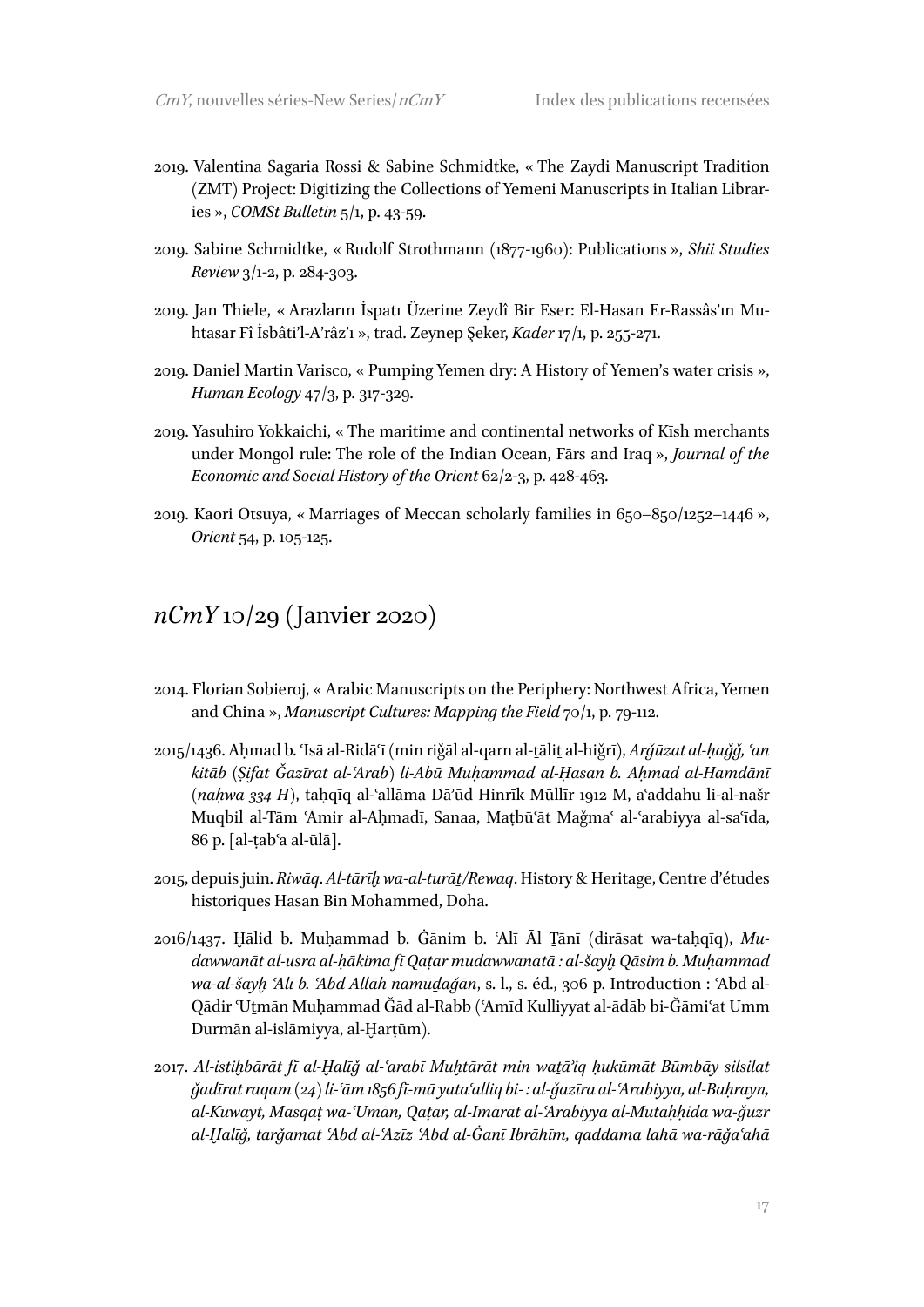*wa-ʿallaqa ʿalayhā Ḥasan b. Muḥammad b. ʿAlī Āl Ṯānī*, Doha, Markaz Ḥasan b. Muḥammad li-al-dirāsāt al-tārīḫiyya, 559 p. [1 re imp.]. ISBN : 978-9927-00-548-0.

- 2017. Annabel Teh Gallop, « Indian Ocean Connections: Illuminated Islamic Manuscripts From Penang », dans : Peter Zabielskis, Yeoh Guan Seng & Kat Fatland (éd.), *Penang and its networks of knowledge*, Penang, Areca Books, p. 115-133.
- 2017, 4 juin. Anita L. P. Burde'tt, entitled « British Naval Archives: An appraisal of (official) maritime records relevant to the Gulf, Arabian Sea and Red Sea, 1798–1960 », *Riwāq* 4, p. 7-18.
- 2018, avril. Rebecca Jefferson, « Popular renditions of Hebrew hymns in 19th century Yemen: How a crudely formed, vocalised manuscript codex can provide insights into the local pronunciation and practice of prayer », dans : Nadia Vidro, Ronny Vollandt, Esther-Miriam Wagner & Judith Olszowy-Schlanger, *Studies in Semitic linguistics and manuscripts: A liber discipulorum in honour of Professor Geoffrey Khan*, Uppsala, Acta Universitatis Upsaliensis, ser. « Studia Semitica Upsaliensia », 30, p. 421-441.
- 2018, juin. Maḥmūd ʿAlī Muḥsin Al-Sālimī, « Role of Place and Location in the History of Yemen », *Riwāq* 6, p. 126-139. [En arabe ; titre bilingue].
- 2018, juin. Yousef Abdullah & Sami Al Shehab, « Temple of Almaqah Baʿal Awām (Maḥram Bilqis in Maʾrib): a Study of New Archaeological Finds », *Riwāq* 6, p. 6-41. [En arabe ; titre bilingue].
- 2018, juin. Pieter Sjoerd van Koningsveld, « The Tomb of the Prophet. Attitudes and Discussions Around A Major Religious Symbol in Islam », *Riwāq* 6, p. 6-17, ill.
- 2019. Antonella Ghersetti (éd.), Francesca Bellino (éd. associé), Oriana Capezio (éd. associé), « L'arca di Noè. Studi in onore di Giovanni Canova », *Quaderni di Studi Arabi*, numéro spécial 14, 505 p.
- 2019. Ṣāḥib ʿĀlam al-Aʿẓamī al-Nadawī, « Qiṣṣat inšāʾ al-laǧna al-dāʾima li-tiǧārat al-ḫuyūl fī mīnāʾ Karātšī fī ʿaṣr al-istiʿmār al-Brīṭānī », *Risālat al-ǧawād al-ʿarabī* 41, p. 16-21.
- 2019. Zulfikar Hirji (éd.), *Approaches to the Qurʾan in Sub-Saharan Africa*, Oxford, Oxford University Press, coll. « Qurʾanic Studies Series », 304 p. ISBN : 9780198840770.
- 2019 février/Ǧumādā al-ūlā 1440. Ṣāḥib ʿĀlam al-Aʿẓamī al-Nadawī, « Riḥlat baḥṯiyya ilā Dalhī… Qaṭar fī al-aršīf al-hindī », *Al-Dūḥa* 136, p. 12-15.
- 2019, juin/Ramaḍān 1440. Ṣāḥib ʿĀlam al-Aʿẓamī al-Nadawī, « Ǧīrūm Sāldāna waaʿmāluhu al-tārīḫiyya : Qaṭar wa-al-ḫalīǧ fī al-aršīf al-Hindī », *Al-Dūḥa* 140, p. 150- 154.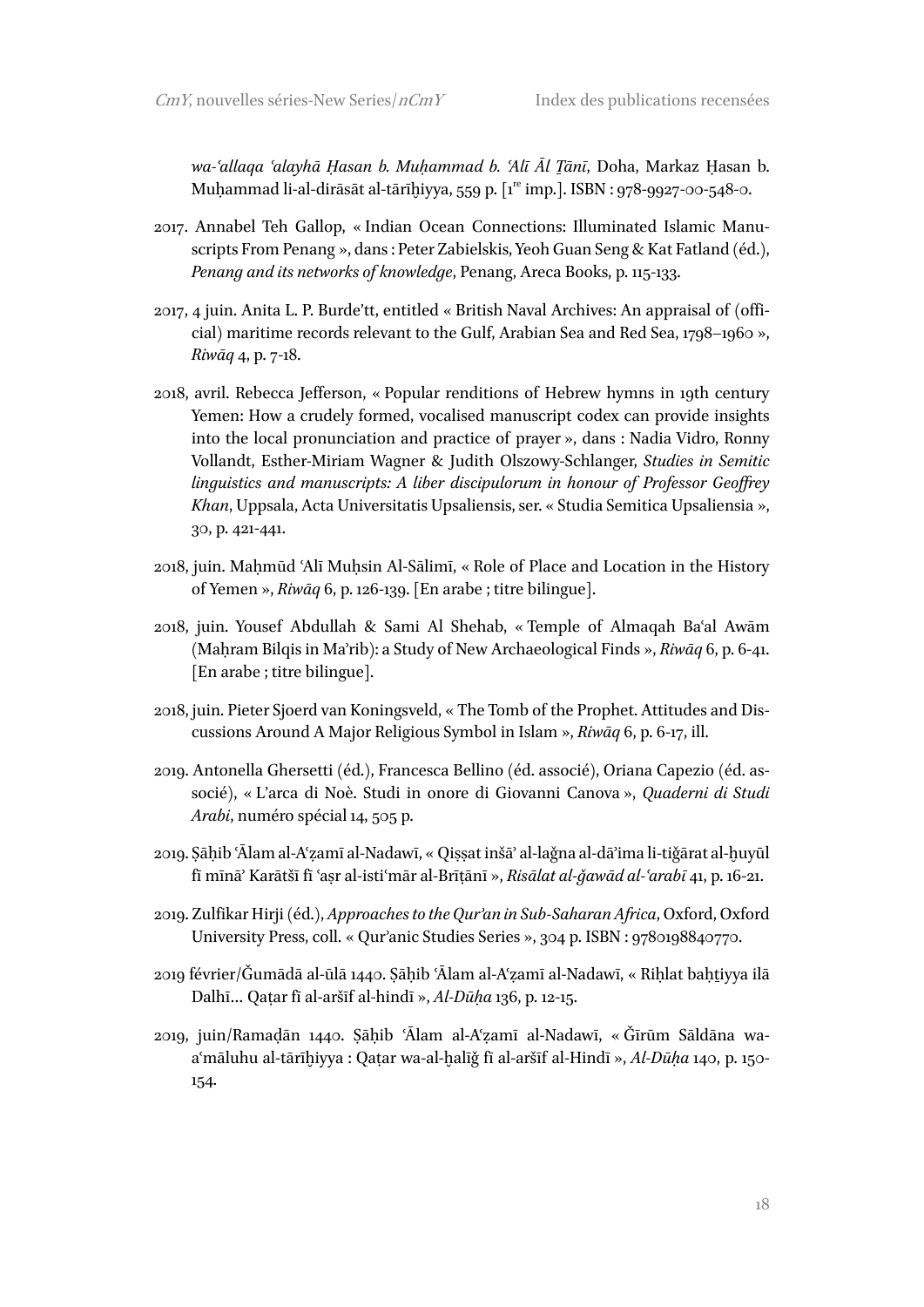2019, novembre. Abdul Jaleel P. K. M., « Arab Immigrants under Hindu Kings in Malabar: Ethical Pluralities of 'Naturalisation' in Islam », *Studies in Islamic Ethics* 2, p. 196- 214.

#### *nCmY* 11/30 (Juillet 2020)

- 2011. Maher Jarrar, « Ibn Abī Yaḥyā: A Controversial Medinan Akhbārī of the 2nd/8th Century », *The Transmission and Dynamics of the Textual Sources of Islam: Essays in Honour of Harald Motzki*, Leiden/Boston, E. J. Brill, pp. 197–227.
- 2011. Tahera Qutbuddin, « Fatimid Aspirations of Conquest and Doctrinal Underpinnings in the Poetry of al-Qāʾim bi-Amr Allāh, Ibn Hāniʾ al-Andalusī, Amīr Tamīm b. al-Muʿizz, and al-Muʾayyad al-Shīrāzī », in: Ramzi Baalbaki, Saleh Said Agha & Tarif Khalidi (eds), *Poetry and History. The Value of Poetry in Reconstructing Arab History*, Beirut, American University of Beirut Press, pp. 195–246.
- 2011. Mohammed Hammam Fikri, *The Early Translations of the Meanings of the Holy Qurʾan in Europe. Selections from Arab and Islamic Heritage Library*, Qatar Foundation for Education, Science and Community Development, Doha, Arab and Islamic Heritage Library, A-W + 155 p., ill. ISBN : 99921-797-0-8.
- 2012. James Robin King, « Zaydī revival in a hostile republic: Competing identities, loyalties and visions of state in Republican Yemen », *Arabica* 59, pp. 404–445.
- 2013. Nawazali A. Jiwa, « Addenda to Secondary Sources in Ismāʿīlī Studies: The Case of the Omissions », MELA Notes. *Journal of Middle Eastern Librarianship* 86, pp. 20– 102.
- 2013. Michaela Hoffmann-Ruf, « Private documents as a source for regional history: The Archive of the ʿAbrīyīn of Al-Ḥamrāʾ », dans : Steffen Wippel (ed.), *Regionalising Oman. Political, Economic and Social Dynamics*, Dordrecht, pp. 251-265.
- 2015/1437. Al-ǧuzʾ al-rābiʿ min *Kitāb Aḫbār al-Zaydiyya min Ahl al-Bayt, ʿalayhim alsalām, wa-šīʿatihim bi-al-Yaman [al-muṭarrifiyya] [ʿan maḫṭūṭa yatīma nusḫat sanat 566 H, wa-qūbilat ʿalā al-aṣl fa-ṣiḥḥat], mimma ǧamaʿahu wa-allafahu al-šayḫ al-fāḍil Abū al-Ġamr Musallam b. Muḥammad b. Ǧaʿfar al-Laḥǧī aǧzala Allāh ṯawābahu [kāna ḥayyan sanat 530 H]* aʿtanā bi-hi wa-ḍabaṭahu al-Duktūr Muqbil al-Tām ʿĀmir al-Aḥmadī, Sanaa, Maṭbūʿāt Maǧmaʿ al-ʿarabiyya al-saʿīda, 673 p. [alṭabʿa al-ūlā].
- 2017. Gualtiero Mattesi, *Caccia ai pirati somali*, préface Amiral d'escadre Valter Girardelli, Milan, Mursia, coll. « Biblioteca del mare », 94 p. ISBN : 978-88-4255513-1.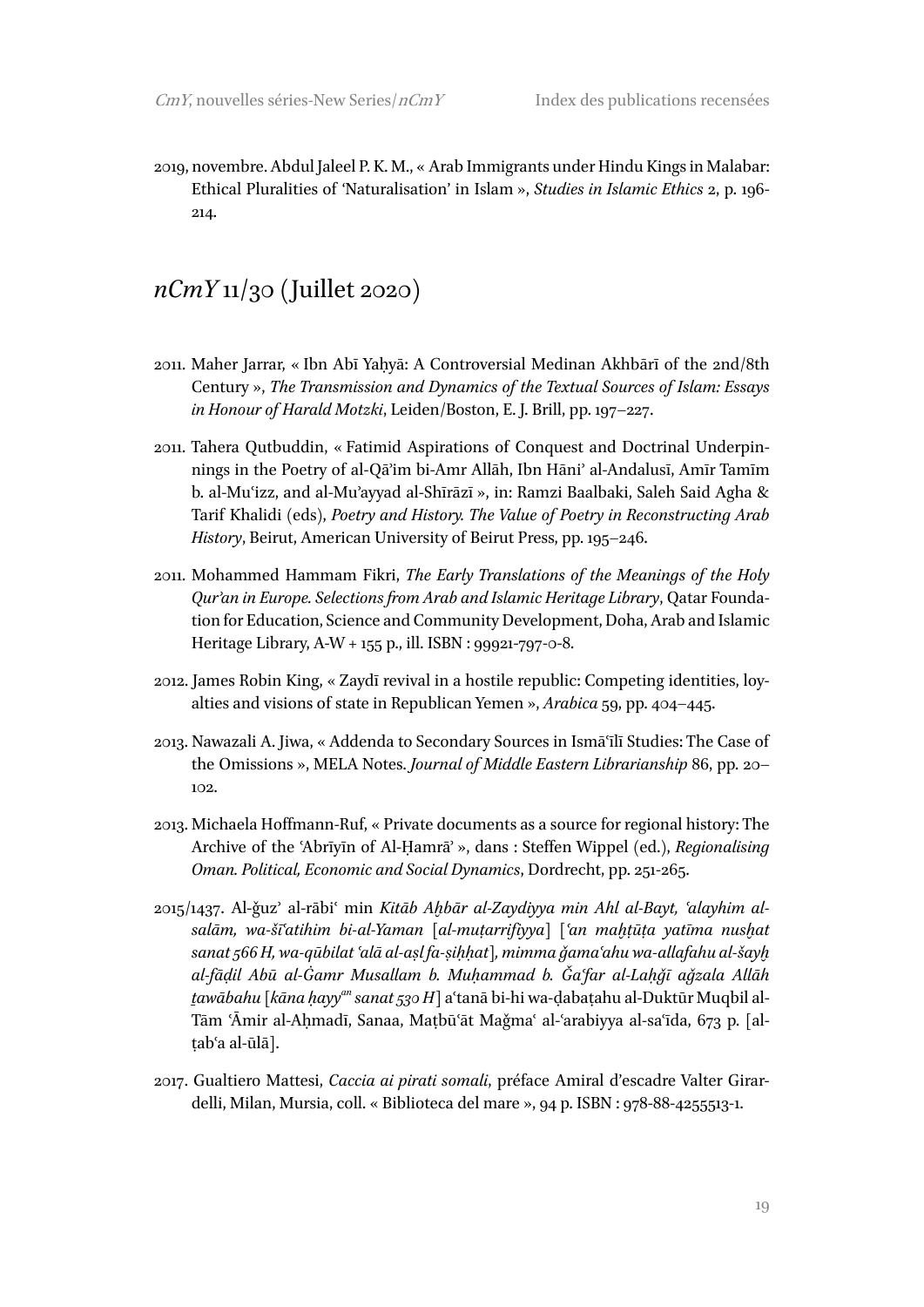- 2019. Réimpression : Jahja b. al-Husain b. al-Muʾajjad al-Jamani's, *Anba az-Zaman fi Ahbar al-Jaman/Anfänge des Zaiditentums in Jemen*, edited by Mohamed Madi, Berlin, De Gruyter, coll. "Studien zur Geschichte und Kultur des islamischen Orients", 9, 1936, 32 p. arabe, 80 facsimilés. ISBN : 978-3-11-128318-0. PDF publié le 6 avril 2020. ISBN : 978-3-11-166789-8.
- 2020, janvier. Nancy Um, « Yemeni Manuscripts Online: Digitization in an Age of War and Loss », *Manuscript Studies. A Journal of the Schoenberg Institute for Manuscript Studies* 5/1, p. 1-44.
- 2020, janvier. Hideaki Suzuki, « African Diaspora in Asia », dans : David Ludden et al. (éd.), *Oxford Research Encyclopaedia of Asian History*, Oxford, Oxford University Press (accessible sur le net seulement).
- 2020, février. Jean Lambert, « The Yemeni Sources of Poetry and Music in the sawt of the Gulf: The Role of the Arabian Diaspora in India », *halshs-02476223*, https://halshs.archives-ouvertes.fr/
- 2020, mars. Tamon Baba, « East African Exports in the Aden Tariffs of the Thirteenth Century », *Ritsumeikan Shigaku (*Ritsumeikan Journal of History*)* 40, p. 73-97. [En japonais].
- trad. du français vers l'arabe, Paris, البمن موطن الآاثر ,(تحرير) جيوم شارلو وجيريمي شيتاكت $\sim$  2020. CEFAS, coll. « Histoire et société de la péninsule Arabique », 317 p. EAN : 978-2- 7053-3939-5. Publication sur OpenEdition. EAN électronique : 978-2-9091-9467-7.
- 2020, avril. Bayarma Khabtagaeva, « Etymological Notes on Yakut Color Terms », *International Journal of Eurasian Linguistics* 1/2, p. 249-267.
- 2020, avril. Yoshio Saitô, « A Note on a Note: The Inscription in 'the Leiden Manuscript' of Turkic and Mongolic Glossaries », *Journal of Islamic Manuscripts* 11/1, p. 43-52.
- 2020, 15 juin. Preben Kaarsholm, Revue [Gwyn Campbell, *Africa and the Indian Ocean World from Early Timesto Circa 1900*, Cambridge, Cambridge University Press, coll. « New Approaches to African History », 14, 2019, 316 p.], dans : H/Soz/Kult, *Kommunikation und Fachinformation für die Geschichtswissenschaften*.
- 2020. Arianna D'Ottone, « The mints of Taʿizz and Thaʿbat in Rasulid times: Literary sources and numismatic evidence », *Rivista Italiana Di Numismatica E Scienze Affini* 121, p. 171-225.
- 2020. Walid A. Saleh, « The Place of the Medieval in Qurʾan Commentary », *Zeitsprünge*   $24/1-2$ , pp.  $45-54$ .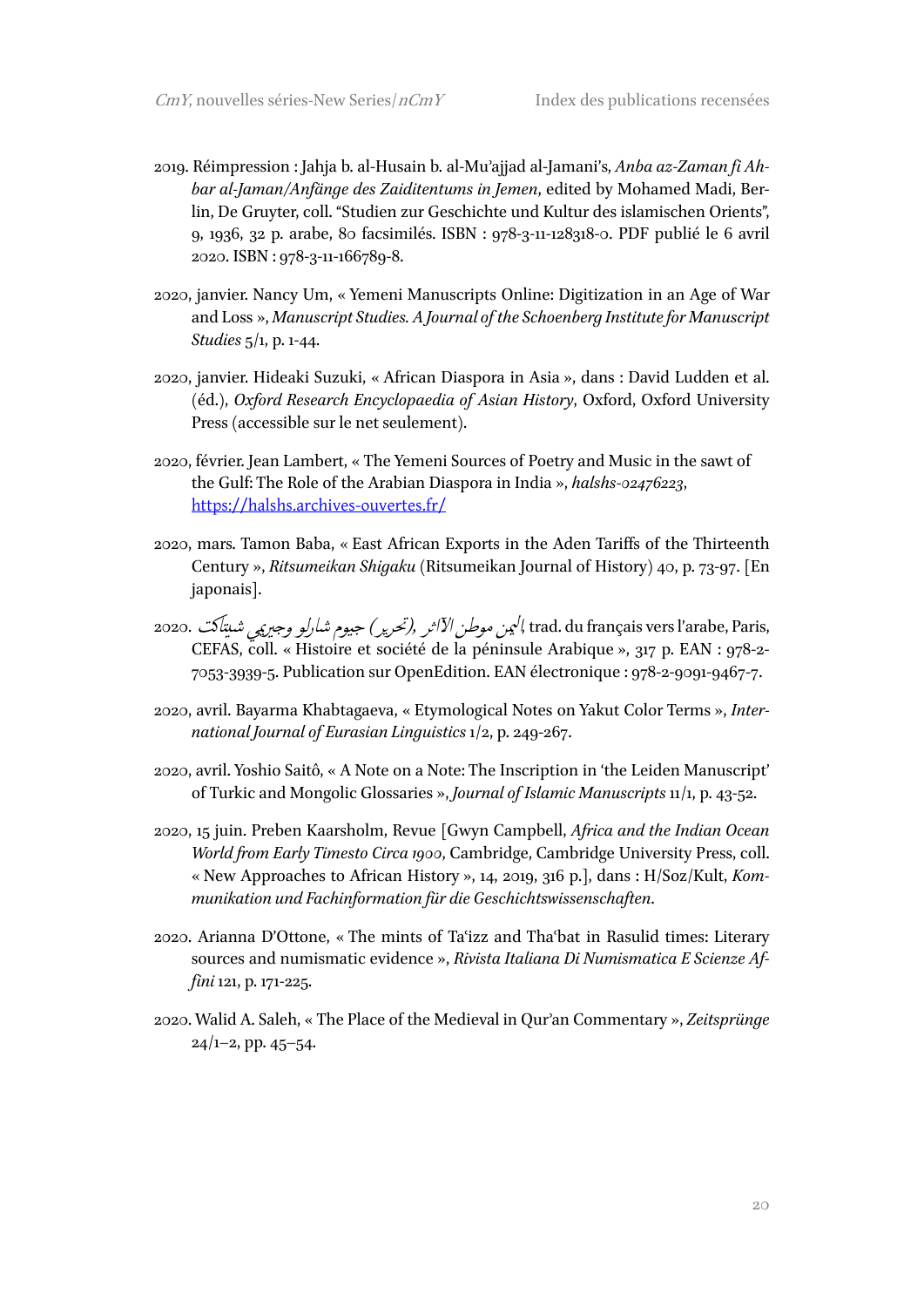#### *nCmY* 12/31 (Janvier 2021)

- 2011. Claude Gilliot, « The 'collections' of the Meccan Arabic Lectionary », in: Nicolet Boekhoff-van der Voort, Kees Versteegh & Joas Wagemakers (eds), *The Transmission and Dynamics of the Textual Sources of Islam. Essays in Honour of Harald Motzki*, ser. "Islamic History and Civilization", 89, Leiden, Brill, pp. 105–133.
- 2012. Claude Gilliot, « Mohammed's Exegetical Activity in the Meccan Arabic Lectionary », in: Carlos A. Segovia & Basil Lourié (eds), *The Coming of the Comforter: When, Where, and to Whom? Studies on the Rise of Islam and Various Other Topics in Memory of John Wansbrough*, Piscataway, Gorgias Press, pp. 371–398.
- 2014. Gish Amit, *Eks libris: Hisṭoryah shel gezel, shimur ṿenikhus ba-Sifriyah hale'umit bi-Yerushalayim* [Ex-Libris : Histoire de vol, de conservation et d'appropriation à la Bibliothèque nationale de Jérusalem], Tel Aviv, Hakibbutz Hameuchad Publisher, 198 p. ISBN : 9789650207069.
- 2016. Hamad H. Albloshi, « Ideological Roots of the Ḥūthī Movement in Yemen », *Journal of Arabian Studies. Arabia, the Gulf, and the Red Sea* 6/2, pp. 143–162.
- 2017. Laura Bottini, *Islamic manuscripts from the Library of the Istituto per l'Oriente Carlo Alfonso Nallino (Rome)*, Rome, Istituto per l'Oriente C. A. Nallino, coll. « Series Catalogorum », 7, 168 p., index, ill. couleur, filigranes. ISBN : 978-88-97622-33-8.
- 2017. Oriana Capezio, « Ibn al-Qattã et la métrique arabe en Sicile entre le XI<sup>e</sup> et le XII<sup>e</sup> siècle », *Journal of Arabic and Islamic Studies* 17, pp. 79–96.
- 2018. Julian Jansen van Rensburg, Ahmed Saeed Ahmed Al-Orqbi & Esmail Mohammed Ahmed Salem, « Documenting a threatened rock art site on Soqotra, Yemen », *Arabian Archaeology and Epigraphy* 29/2, pp. 193–203.
- 2019. Leonid Kogan & Maria Bulakh, « Chapter 12. Soqotri », in: John Huehnergard & Naʿama Pat-El (eds), *The Semitic Languages*, London, Routledge, pp. 280–320. E-Book ISBN: 9780429025563.
- 2019. Sergio Carro Martín, « La materialización de la fe islámica: Estudio material, textual e iconográfico de seis certificados de peregrinación a La Meca y Medina (ss. XV-XVI) (tdx.cat) », Ph.D. dissertation, Barcelona, University Pompeu Fabra.
- 2019. Maxim Yosefi, « The origins of the traditional approach towards the jinn of poetic inspiration in tribal Arab culture », *Proceedings of the Seminarfor Arabian Studies*  49, pp. 293–302.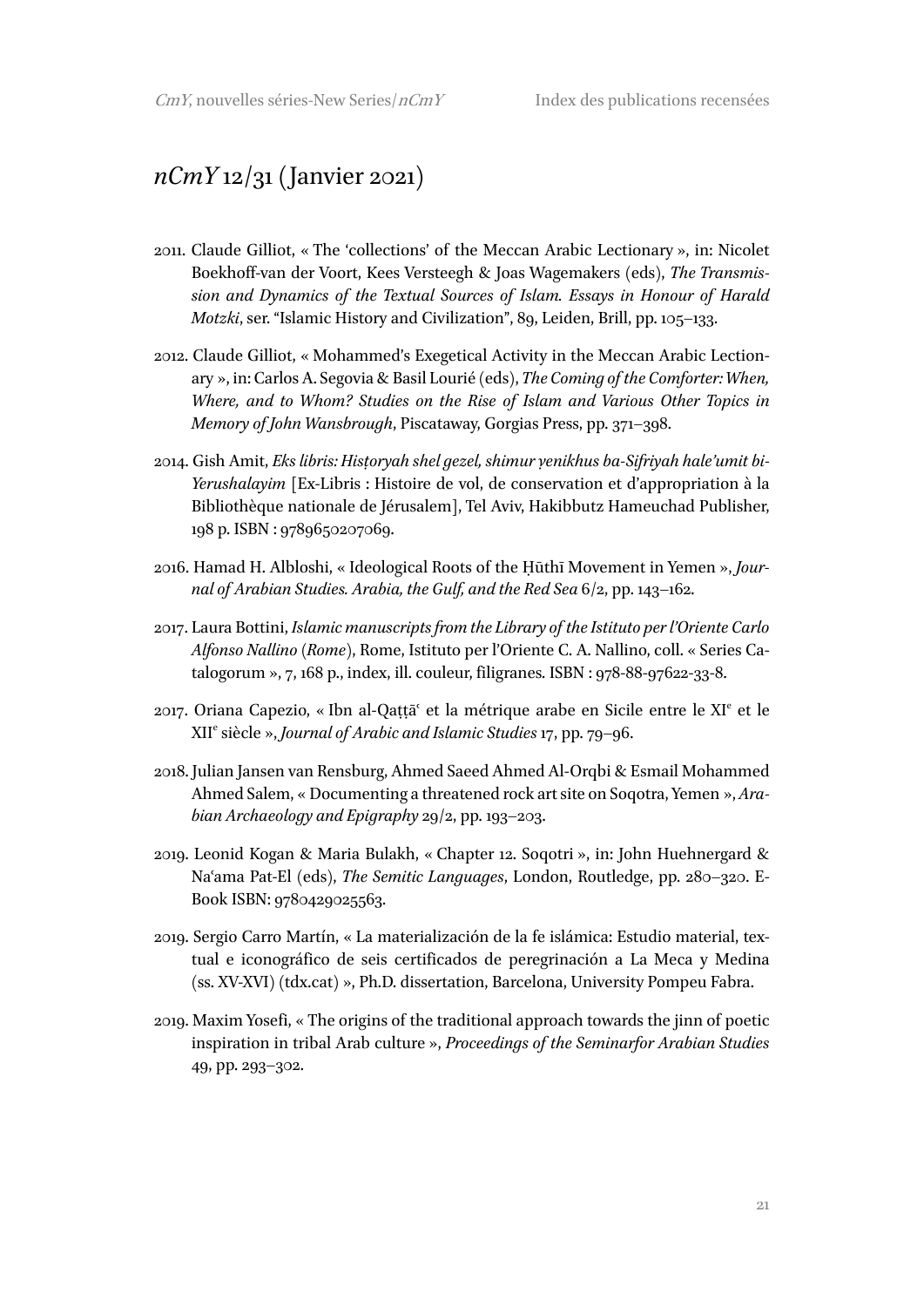- 2020. Menashe Anzi, « From Biblical Criticism to Criticism of the Kabbalah: Colonialism and Interreligious Interactions in the Indian Ocean and Yemen », *Journal of Levantine Studies* 10, pp. 91–109.
- 2020. Zsuzsanna Csorba, « Remedies for the head of the Mamluk chancery: dating an Arabic medical treatise », *The Arabist. Budapest studies in Arabic* 41, pp. 19–28.
- 2020. Julien Dufour & Anne Regourd, « Les safīnas yéménites », dans : Frédéric Bauden & Élise Franssen (éd.), *In the Author's Hand: Holograph and Authorial Manuscripts in the Islamic Handwritten Tradition*, Leyde, Brill, p. 323-435.
- 2020. Jean-François Faü (dir.), *De la pierre au papier, du papier au numérique*. Actes du colloque du 25 au 28 février 2019, Paris, Geuthner, 270 p. ISBN : 978-2-7053-4062-9.
- 2020. Shahla Haeri, *The Unforgettable Queens of Islam: Succession, Authority, Gender*, Cambridge, Cambridge University Press. ISBN: 1-316-38930-8.
- 2020. Anne Regourd, « Eighteenth-Century Identified Copies of MāšāʾAllāh's *Kitāb Qiyām al-Ḫulafāʾ* from Yemen: Text Edition and Contextualization », *Quaderni di Studi Arabi* 15, p. 270-291.
- 2020. Delfina Serrano, « Mālikismo en los Emiratos Árabes Unidos » (Mālikism in the United Arab Emirates), *Hesperia. Culturas del Mediterráneo* 22, Especial EAU, pp. 151–169.

#### *nCmY* 13/32 (Juillet 2021)

- 2009. Ǧamāl ʿAbd al-Ḥabīb ʿAbd al-Qawī al-Kaladī, "Al-maḏhab al-šāfiʿī fī al-Yaman: min al-qarn al-rābiʿ‒al-sābiʿ al-hiǧrī/al-ʿāšir‒al-ṯāliṯ ʿašar al-mīlādī", Aden, Ǧāmiʿat Aden, Master thesis.
- 2009. Jan Retsö, "Nominal Attribution in Semitic. Typology and Diachrony", in: Janet C.E. Watson & Jan Retsö (eds), *Relative Clauses and Genitive Constructions in Semitic*, *Journal of Semitic Studies Supplement* 25, pp. 3–33.
- 2010. D.T. Potts, "The Arabian Peninsula, 600 BCE to 600 CE", in: Martin Huth & Peter G. van Alfen (eds), "Coinage of the Caravan Kingdoms: Studies in Ancient Arabian Monetization", *Numismatic Studies* 25, pp. 27–64.
- 2010. *Unseen Treasures from the Museum of Islamic Art in Qatar, Doha, Qatar, Bloomsbury Qatar Foundation*, published in association with Qatar Museums Authority. With an introduction by Joachim Gierlichs, contributions by Konstantinos Chatziantoniou; Joachim Gierlichs; Franak Hilloowala; Kathryn Kalemkerian; Saba al-Kuwari; Lisa Malcom; Jules Mcdevitt; Sheikha al-Nasser; Susan Rees and Michelle Walton.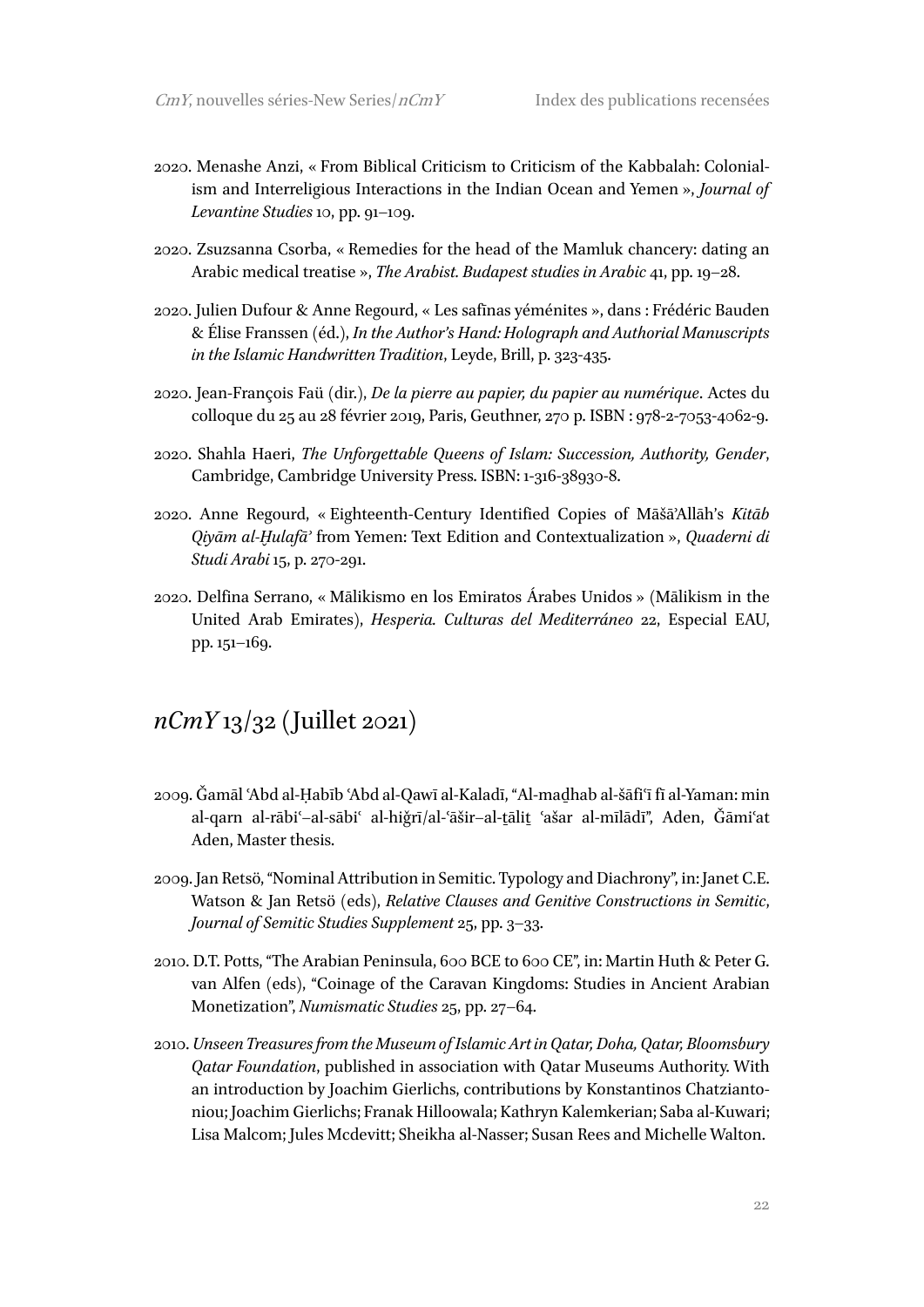- 2011. Hassan Ansari & Sabine Schmidtke, "The literary-religious tradition among 7th/13th century Yemenī Zaydīs: The formation of the Imām al-Mahdī li-Dīn Allāh Aḥmad b. al-Ḥusayn b. al-Qāsim (d. 656/1258)", *Journal of Islamic Manuscripts* 2, pp. 165–222.
- 2012. Hassan Ansari, "Un muḥaddiṯ muʿtazilite zaydite : Abū Saʿd al-Sammān al-Rāzī et ses Amālī", *Arabica* 59, pp. 267–290.
- 2012. Zuzana Gažáková,"Some Textual and Linguistic Peculiarities of the Berlin Manuscript WE. 643 of the Sīrat Sayf Ibn Ḏī Yazan Cycle", *Quaderni di Semitistica* 28, pp. 109–125.
- 2012. Kazuo Morimoto (ed.), *Sayyids and Sharifs in Muslim Societies: The Living Links to the Prophet*, New York, Routledge, 276 p. ISBN: 9789415519175.
- 2012. Jan Thiele, "La causalité selon al-Ḥākim al-Ǧišumī", *Arabica* 59, pp. 291–318.
- 2013. Hassan Ansari & Sabine Schmidtke, "The Muʿtazilī and Zaydī Reception of Abū l-Ḥusayn al-Baṣrī's *Kitāb al-Muʿtamad fī Uṣūl al-Fiqh*: A Bibliographical Note", *Islamic Law and Society* 20/1–2, pp. 90–109.
- 2013. Jörg Matthias Determann, [Revue de : Allen J. Fromherz, *Qatar: A Modern History*, Londres, I. B.Tauris, 1012, 224 p. ISBN: 97818'8851672], *Bulletin of the British Foundation for the Study of Arabia*, p. 60-61.
- 2014. Warren P. Aston, "The Origins of the Nihm Tribe of Yemen: A Window into Arabia's Past", *Journal of Arabian Studies: Arabia, the Gulf, and the Red Sea* 4/1, pp. 134–148.
- 2014. Marieke Brandt, "The Contemporary Structures and Historical Formation of the Khawlān and Jumāʿah Tribes in Saʿdah, Northwest Yemen", *Anthropology of the Middle East* 9/1, pp. 59–82.
- 2014. Mohammed Maraqten, "Typology of Irrigation Systems in Ancient Yemen in the Light of the Epigraphic Evidence", in: Walid Yasin Al Tikriti & Paul Alan Yule (eds), *Proceedings of Water & Life in Arabia Conference 14th–16th December*, Abu Dhabi, Abu Dhabi Tourism and Culture Authority, pp. 115–135.
- 2014. Ali A. Hussein, "The old *qaṣīda* in al-Yamāma: a literary and historical study of the *qaṣīda*s of the Bāhila tribe", *Jerusalem Studies in Arabic and Islam* 41, pp. 97–136.
- 2015. Mohammed Maraqten, "Sacred Spaces in Ancient Yemen—The Awām Temple, Maʾrib: A Case Study", in: Mounir Arbach & Jérémie Schiettecatte (eds), *Pre-Islamic South Arabia and its Neighbors: New Developments of Research*, ser. "British Foundation for the Study of Arabia Monographs", 16, pp. 115–135.
- 2016. Marieke Brandt, "Heroic History, Disruptive Genealogy: Al-Ḥasan al-Hamdānī and the Historical Formation of the Shākir Tribe (Wāʾilah and Dahm) in al-Jawf,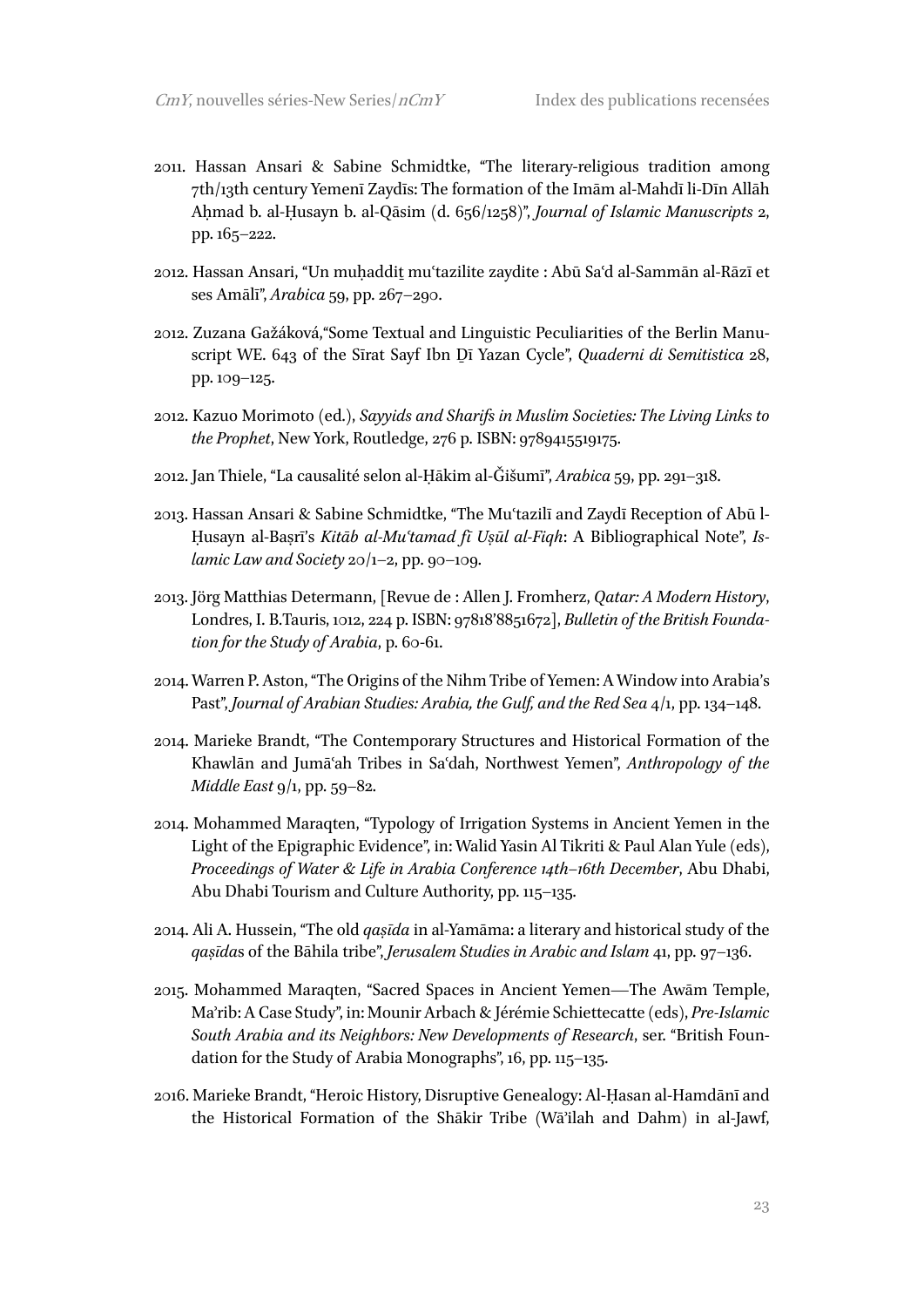Yemen", *Medieval Worlds: Comparative & Interdisciplinary Studies* 2016/3, pp. 116– 145.

- 2016. Abdullah al-Nahee, "The Historical Development of Paganism in Najrān, during the pre- and Early Islamic Era (524–641AD)", *Proceedings of the Eighth Saudi Students Conference in the UK*, pp. 13–24.
- 2016. Julien Dufour, « La colombe et les voyelles. *Malḥūn* et *muʿrab* dans le ḥumayni yéménite », dans : Sobhi Boustani & Marie-Aimée Germanos (éd.), *La littérature arabe dialectale. Un patrimoine vivant*, Paris, Karthala, p. 111-190.
- 2016. A. Dubnov, [Revue de : Gish Amit, Gish. *Eķs libris: historyah shel gezel, shimur yenikus ba-Sifriyah ha-le'umit bi-Yerushalayim* (Ex Libris: Chronicles of Theft, Preservation, and Appropriating at the Jewish National Library), Yerushalayim, Mekhon Ṿan Lir bi-Yerushalayim, 2014, 220 p. ISBN : 9789650207069], *Judaica Librarianship*  19, p. 93-102.
- 2016. Nathaniel A. Miller, "Warrior Elites on the Verge of Islam: Between Court and Tribe in Early Arabic Poetry", in: Saana Svärd & Robert Rollinger (eds), *Cross-Cultural Studies in Near Eastern History and Literature*, Münster, Ugarit-Verlag, pp. 139–173.
- 2017. Marieke Brandt, *Tribes and politics in Yemen: a history of the Houthi Conflict*, London, Hurst & Company, 480 p. ISBN: 9781849046466.
- 2017. Scott S. Reese, *Imperial Muslims: Islam, Community and Authority in the Indian Ocean*, 1839–1937, Edinburgh, Edinburgh University Press, 224 p. ISBN: 9781474452762.
- 2017. Nathaniel A. Miller, "Seasonal Poetics: The Dry Season and Autumn Rains among Pre-Islamic Naǧdī and Ḥiǧāzī Tribes", *Arabica* 64, pp. 1–27.
- 2017. Yosef Tobi, "Jewish Connections and Connotations in the Poetry of Imruʾ al-Qays (ca. 497–545 CE)", in: Nader Masarwah, Josef Sadan & Ghaleb Anabseh (eds), *In the Inkwell of Words. Studiesin Arab Literature and Culture in Honour of Professor Albert Arazi*, pp. 195–390.
- 2017. Adday Hernández López, *El Kitāb al-ribā (libro de la usura) de ʿAbd al-Malik b. Ḥabīb (m. 238/852). La doctrina legal temprana sobre la usura*, coll. « Fuentes Arábico-Hispanas », 37, Madrid, CSIC. ISBN: 978-84-00-10229-6.
- 2018. Paul M. Love, Jr., "Ibadis on (and in) the Margins: Manuscripts Notes from the Buffalo Agency in Early-Modern Cairo", *Journal of Islamic Manuscripts* 9, pp. 225–241.
- 2019. Paul A. Yule, "Archaeology of the Arabian Peninsula in the Late Pre-Islamic and Early Islamic Periods (1st millennium CE): Background Sketch for Early Falconry", in: Karl-Heinz Gersmann & Oliver Grimm (eds), *Raptor and Human: Falconry and Bird Symbolism throughout the Millennia on a Global Scale*, Schleswig, Centre for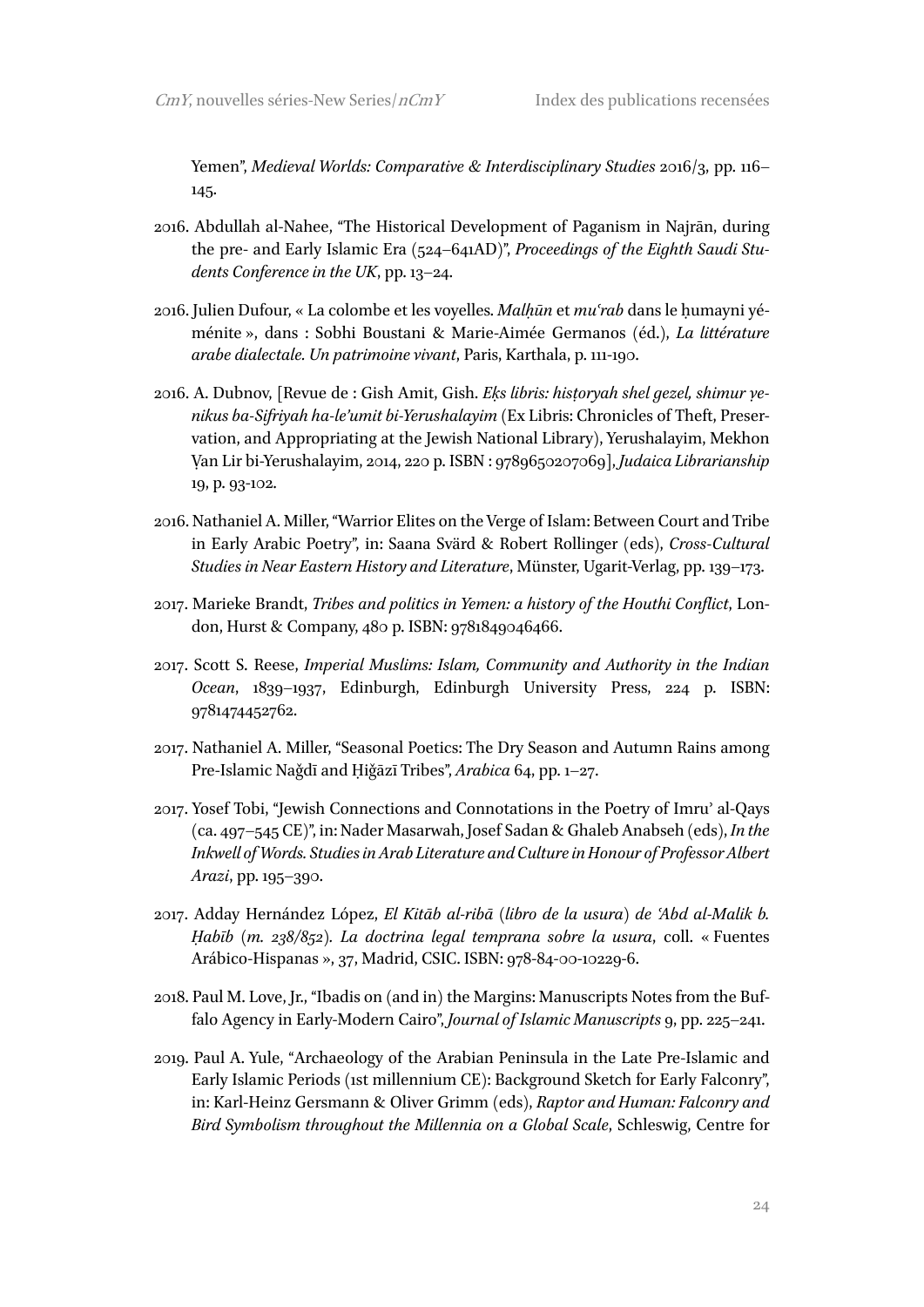Baltic and Scandinavian Archaeology in the Foundation of the Schleswig-Holstein State Museums, pp. 1691–1767.

- 2019. Walid A. Saleh, "Meccan Gods, Jesus' divinity. An analysis of Q 43 Sūrat al-Zukhruf", in: Holger M. Zellentin (ed.), *The Qurʾan's Reformation of Judaism and Christianity Return to the Origins*, New York, Routledge, pp. 92–111.
- 2019. Muhammad N. Abdul-Rahman, "An Arabic Marriage Contract and Subsequent Divorce from Mamluk Jerusalem: The Ḥaram al-Sharīf No. 302", *Mamlūk Studies Review* 22, pp. 121–136.
- 2020. Olly Akkerman, "The Bohras as Neo-Fāṭimids: Documentary Remains of a Fāṭimid Past in Gujarat", *Journal of Material Cultures in the Muslim World* 1, pp. 291– 313.
- 2020. Bayarma Khabtagaeva, "The Buryat Body Parts Names: Face", *Acta Orientalia Academiae Scientiarum Hungaricae* 73/4, pp. 617–632.
- 2020. John L. Meloy, "The Judges of Mecca and Mamluk Hegemony", in: Jo Van Steenbergen (ed.), *Trajectories of State Formation across Fifteenth-Century Islamic West Asia*, Rulers & Elites 18, Leiden, Brill, pp. 283–305.
- 2020. Kelvin Ng, "Crosscurrents: law, economy, and Islam in the Indian Ocean", *South*  Asian History and Culture **11**/3, pp. 1–12.
- 2020. Meia Walravens, "Arabic as a Language of the South Asian Chancery: Bahmani Communications to the Mamluk Sultanate", *Arabica* 67/4, pp. 409–435.
- 2020. Edward Owen Teggin, "The East India Company Career of Sir Robert Cowan in Bombay and the Western Indian Ocean, c. 1719–35", doctoral dissertation, Department of History, University of Dublin.
- 2021. Hassan S. A. Mahmoud, "Multi scientific Approach for the Characterization and Assessment of the Degradation State of the Historical al-Shafi'i Mosque Walls (Jeddah, Kingdom of Saudi Arabia)", *Scientific Culture* 7/1, pp. 1–19.
- 2021. Sara Fani, "The Literary Dimension and Life of Arabic Treatises on Ink Making", in: Lucia Raggetti (ed.), *Traces of Ink: Experiences of Philology and Replication*, ser. "Nuncius Series", 7, pp. 105–130.
- 2021. Christoph Rauch, « 'Die Comtessen und Baronessen sind ja trotzdem Menschen': Der Orientalist Ignaz Goldziher zu Besuch auf Schloss Tutzing », *Starnberger Hefte*  26, p. 50-63.
- 2021. Timothy Insoll, Robert Carter, Salman Almahari & Rachel MacLean, "Excavations at Samahij, Bahrain, and the implications for Christianity, Islamisation and settlement in Bahrain", *Arabian Archaeology and Epigraphy*, pp. 1–25.